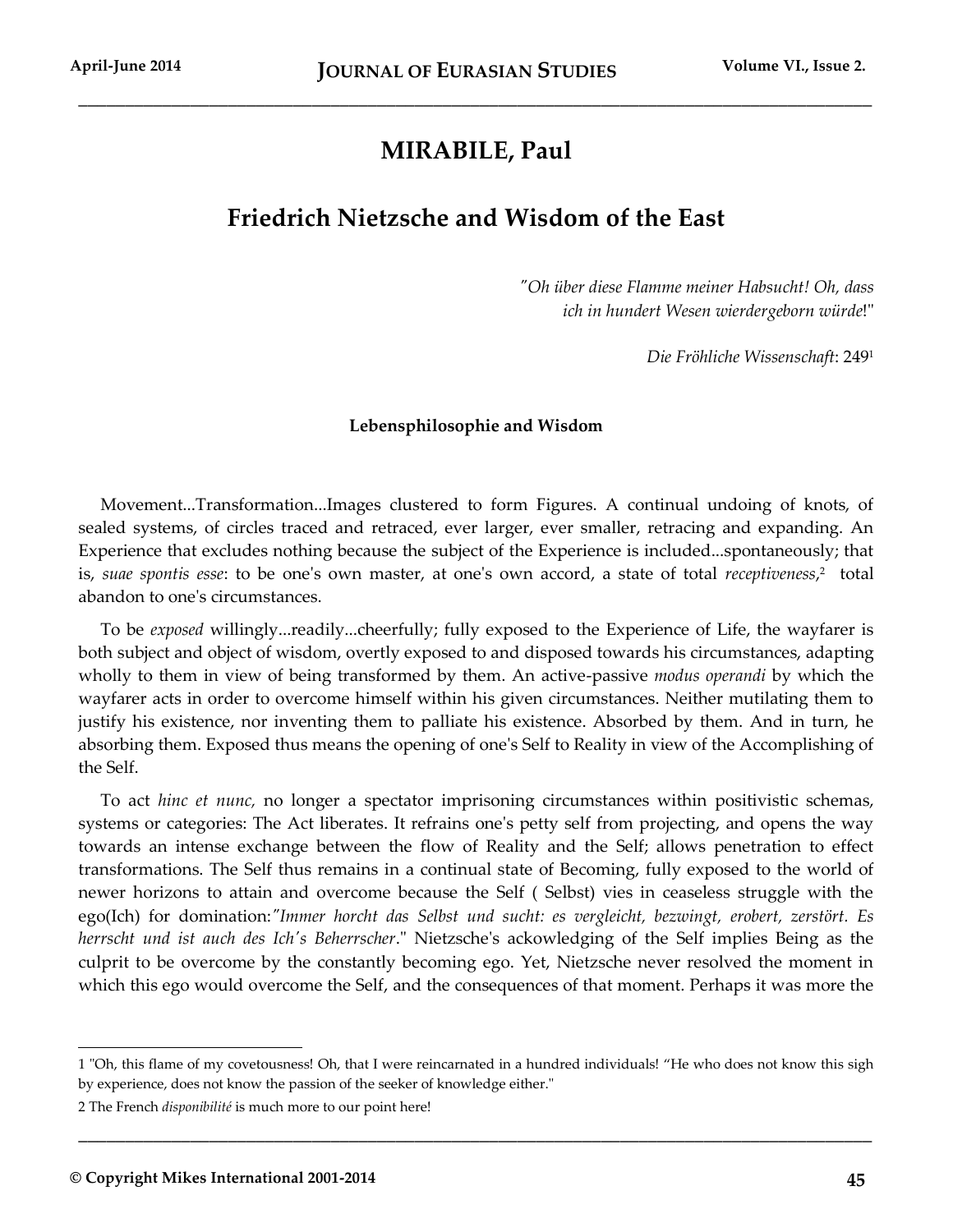agonic joust between Self and the ego, between Being and Becoming that held his interest and nourished his thoughts more than an effacement of Being or its presumed denial...

Friedrich Nietzsche's 'style of life' supposes a method of ethics,<sup>3</sup> of accomplished Acts in the Art of Becoming, a method of *Heiterkeit* 'the gaiety of the spirit, for Becoming is an Art. The Art of knowing how to wayfare, how to fashion a method of Self-Accomplishment, subject to hazards, to the unforeseen, to painful joys and joyful pains, a simultaneous construction and destruction whose ultimate Reality is Becoming what you are! This method should not be considered as a mere intellectuel or philosophical enterprise; it is a method ontologically and existentially tred, by which thinking becomes a daily activity whose direct bearing on life obliges the explorer not only to seek out the truth of life, but to submit to it! To submit to the truth of life is to assume fully the method by which this truth penetrated and transmuted the wayfarer...

F. Nietzsche's joyous science, his Way to and of wisdom, claims no insight into ratiocination, nor does it guarantee the reader a ready-made system of philosophical or aesthetic self-indulgence. His method to "...:live dangerously! Build your homes on the slopes of Vesuvius, set your sails for unchartered seas"<sup>4</sup> posits a Way of solitude, meditation and Self-examination whose faring, although toilsome, demands a light-hearted free spirit who strives after a vision however cryptic, however intuitive! A *Gaya Scienza* indeed whose daily practice incites one to overcome false happiness, illusion and deception by accepting what is real under his present circumstances. It styles one's Self to the course of life's events, not like some floundering fish caught up in the swells caused by broken dams or sluices, but by letting oneself flow freely along the course. Freely that is, if fully conscious of both *his* course and the one to which he has abandoned himself. The wayfarer thus bears the course both within and without...at the same time, a burden that must be borne if the truth is not to be a dialectal or metaphysical retreat into the realms of abstract constructions deprived of daily, practical activity.

Nietzsche's method of faring towards the meaning of life relied on a practical, experimental perception of Reality: intuition and Self-implication guided his course. A course along which all contingencies were embraced and encompassed. For it is a Way that assumes, even overtly welcomes storms and swells as well as placid stillness.

Indian thought owes it perennial wisdom to the acceptance, comprehension and explanation of Reality's responsibility, one deciphered and read not as an illusion or idea which belongs to a world of noumena,<sup>5</sup> but as the temporal, worldly Movement of constant tensions of opposing energies whose ceaseless flow prompts mutations: Krishna-Vâmana, Krishna-Varâha, Krishna-Kûrma, or Shiva-Rudra, Natarâja, Pashupati...Gautama Buddha, Avalokiteshvara, Maitreya, Guanyin. Figures ensnared in the flow of construction and destruction, of Becoming, whose primal motor and ultimate Reality is the divine Godhead...

**\_\_\_\_\_\_\_\_\_\_\_\_\_\_\_\_\_\_\_\_\_\_\_\_\_\_\_\_\_\_\_\_\_\_\_\_\_\_\_\_\_\_\_\_\_\_\_\_\_\_\_\_\_\_\_\_\_\_\_\_\_\_\_\_\_\_\_\_\_\_\_\_\_\_\_\_\_\_\_\_\_\_\_\_\_**

<sup>3</sup> "-Seinem Charaketer 'Stil geben' -eine grosse und seltene Kunst ". *Die Fröhliche Wissenschaft*: 190. Dünndruck-Ausgabe dtv/ de Gruyter, Deutscher Taschenbuck Verlag, 1988.

<sup>4</sup> "...gefährlich leben! Baut eure Städte an den Vesuv! Schickt eure Schiffe in unerforschte Meere! *Die Fröhliche Wissenschaft* (283).

<sup>5</sup> The meditative exercises of *tathatā* obliges one to perceive things 'as they are', phenomena at the surface of being; for all that is deep rises to the surface when summoned...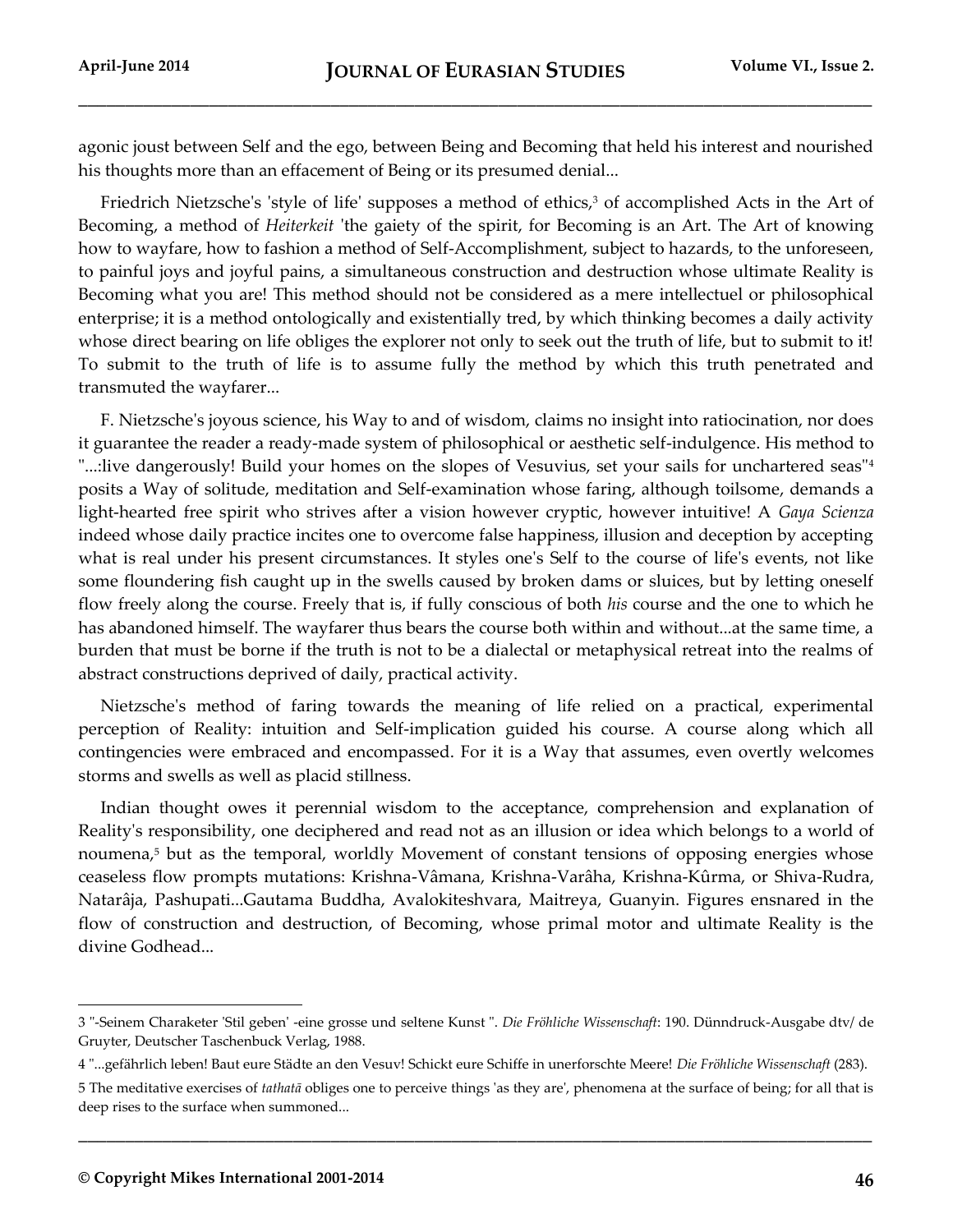A myriad of Figures issued from an endless Movement of Indian wisdom. The Self overcoming...becoming...accomplishing. The all too-human Self, in Nietzsche's case, which he aspires to set free from its gaol of conventional moral and conservative social constraint. And like the Indian or Oriental sages, F. Nietzsche, by way of such figures as Zarathustra, sought not to *prove*, logically or scientifically, the Way to Self, but *demonstrated* it to us his readers: He marked out the Way with his own steps, fully showing himself as the explorer explored, because exploring...

Nietzsche's demonstration of Self-overcoming, what we see as an intimate affinity with Oriental wisdom or science,<sup>6</sup> does not lie in book learning. To compare Nietzsche's thinking, existence and writing with Eastern wisdom entails observing analogous, converging moments in the written expression of the material to which we shall refer. By expression we mean not only a 'style' but the means by which this 'style' emerged in its written form. Nietzsche, although somewhat sceptic, even derogatory about Indian ascetics, nevertheless, adhered to certain principals of Oriental existence. He was undoubtedly conscious of this; however, his adherence was eclectic because his Way was his own...

Now diverging now converging in their respective manners, Neitzsche's *Joyous Science* and Eastern wisdom guide the toiler on his Way towards the mastery of Self, of becoming what one is: "*Und dies Geheimnis redete das Leben selber zu mir: 'Siehe', sprach es, 'ich bin das, was sich immer selber überwinden muss*' ".<sup>7</sup>

Nietzsche's method, his sagacity, his *raison d'être*: Becoming. Continually, constantly until the Accomplishment of Being has been effected. Zarathustra? A Figure composed of three concepts: the Overman, the Will to Power, the Eternal Recurrence. Concepts churned into Images then fashioned into a Figure out of the flow of Experience, of Reality as it is suffered and enjoyed...

An existence which yields to the flow of Reality, consciously and intelligently, eschews, even scorns systems and prescribed grids, however effective, penetrating or enlightening, because their thought criteria fail to apprehend the Self as the very principal of Being and Existence. Eastern wisdom and Nietzsche's lie in the apprehension of Becoming as an inherent or organic quality of Being, by which all is transitory, fleeing, circulating until the Self's Accomplishment. A wisdom perceived and slowly illuminated within the majestic landscapes of Nature. Abandoning academism, Nietzsche sought Self-Accomplishment in Nature's 'azure solitude' *"der azurnen Einsamkeit"* where the mountains and the rivercrossed forests of the Alps shaped his Being. Where, instead of forming specialists or professionals of philosophy, he learned to mediatate and act on existing and being in a world that stimulated his senses, learned to acquire the *savoir-faire* of applying his senses to that world as a means of attaining his Self, of envisaging Being as so many Acts of Existence...of Becoming...Acts, indeed, that had been shaping the

**\_\_\_\_\_\_\_\_\_\_\_\_\_\_\_\_\_\_\_\_\_\_\_\_\_\_\_\_\_\_\_\_\_\_\_\_\_\_\_\_\_\_\_\_\_\_\_\_\_\_\_\_\_\_\_\_\_\_\_\_\_\_\_\_\_\_\_\_\_\_\_\_\_\_\_\_\_\_\_\_\_\_\_\_\_**

<sup>6</sup> We should bear in mind, nonetheless, that Hindu and Buddhist, although they do indeed seek to overcome or transcend phenomenal illusion (mâya) -Nietzsche's appearance comprised of lies, falsehoods or fiction of Being-, through techniques such as *atta-jaya* 'self-conquest', *atta-samatha* 'action', *âtmashâva* 'nuturing of the spirit', all of which comprise the Indian 'science of Self' (âtmavidyâ), these planes to be attained, albeit ontologically pursued (and not psychologically!), suppose a metaphysical and theological science of Self, rejected by F. Nietzsche. His 'Self-conquest' implies the mastering of the Self and not the effacement of it (âtma) as a method of unwinding the webs of illusion or falsehood. The meaning of the word *science* in India covers philosophy, metaphysics and therapeutics. A sum commeasurate to Nietzsche's *Gaya Scienza*. It is a science that does not sever theology from metaphysics, metaphysics from philosophy, philosophy from thereupeutics, be it physical or mental...

<sup>7</sup> *Also Sprach Zarathustra*, Von der Selbstüberwindung, ed. Philipp Reclam Jun., Stuttgart, 1987.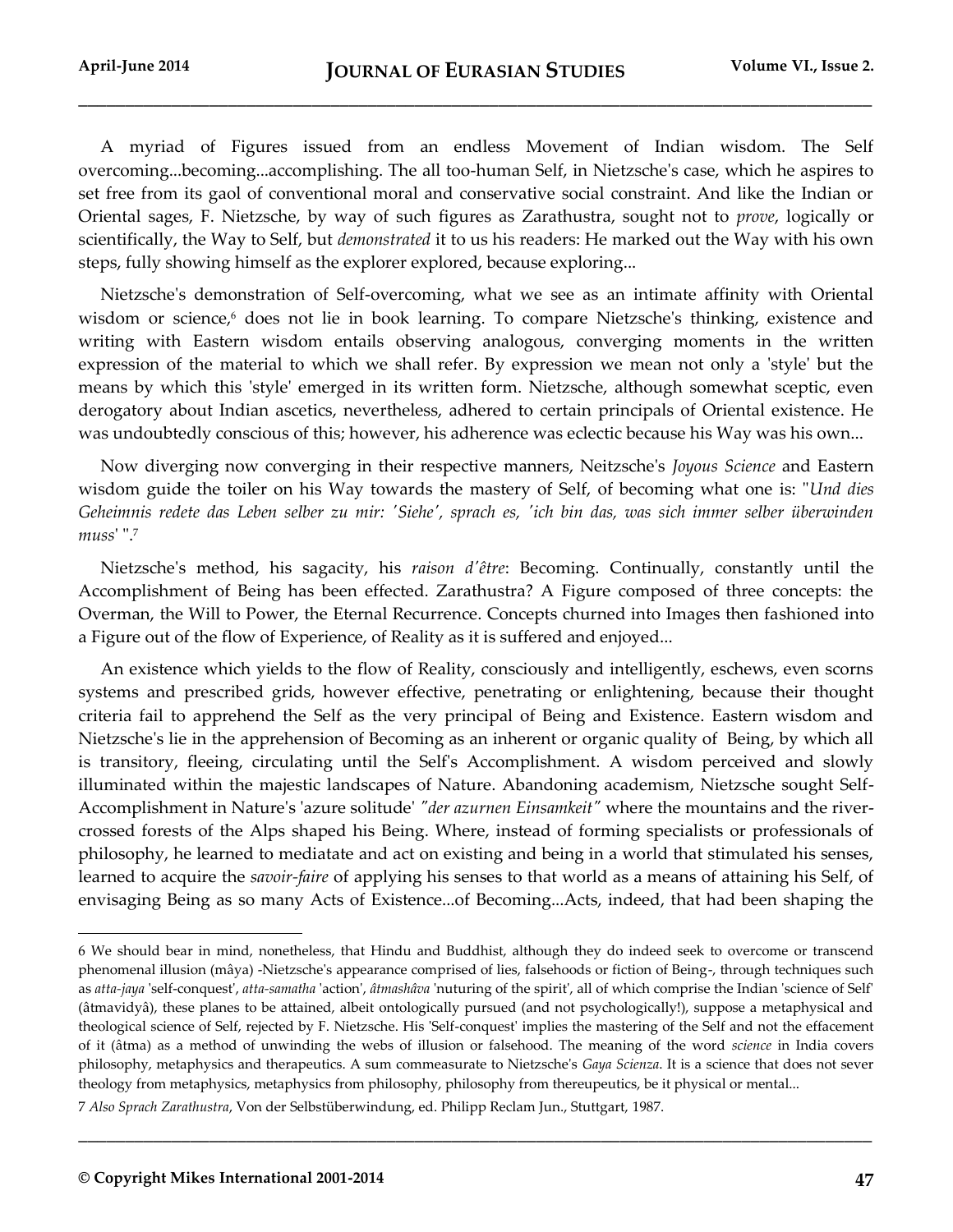sages of the East for over four thousand years. Acts, whose initial steps begin with the union of the body and the Self...

# **Body-Wise**

Wisdom derives its basic puissance by the mastering of the body. F. Nietzsche despised the haters of the body! In *Thus Spoke Zarathustra* he voices his belief in the sound body: "*Hört mir lieber, meine Brüder, auf die Stimme des gesunden Leibes: eine redlichere und reinere Simme ist diess.*" And when he evokes the seeker whose conscious and knowledge have been awakened, he adds: "*Aber der Erwachte, der Wissende sagt: Leib bin ich ganz und gar, und Nichts ausserdem; und Seele ist nur ein Wort für ein Etwas am Leibe."*

The sound, healthy body requires disciplined eating habits! Only a strict change in diet delivered F. Nietzsche's body from slow degeneration, decay and *décadence*! From a strained nervous system, blood clotting and a knotted, gas-bloated stomach. Food indeed became food for thought! In *Ecce Homo*, Nietzsche relates the inseparability between eating and sound climatic conditions. Much too long to reproduce on these pages, his reflections demonstrate that bad German eating habits hampered their thinking and forged a type of 'German spirit'. Habits he himself, alas had always been exposed to: soup before meals 'alla tedesca', over-boiled meat, fat-fried vegetables, beer and other strong alcoholic beverages. F. Nietzsche resolved to change this destructive diet in order to think healthily and thus clearly. Instead of alcohol he drank water, especially from the fountains at Nice, Torino and Sils. He began to experiment on the correct amounts of food to feed his stomach. No eating between meals and no coffee, for coffee makes one groggy. Tea is best in the morning, but neither too much nor too strong. (*Ecce Homo*: Why am I so Clever 1, 2, 3).

These radical changes of habit Nietzsche carried out very seriously. He may have been one of the first European thinkers to have equated the food that one feeds into the body to the thoughts that one couches on paper!

The Eastern sages have been practicing this equation for centuries. Vegetarianism is the principal criterion of wisdom: nothing lifeless must be fed into the man's living body. It will only generate lifeless thoughts. Fruits, fresh vegetables, certain cereals, all consumed in small amounts, and especially diced up finely for easy digestion. Easy digestion suggests quicker assimilation of the nourishment required to think. Water is the universal solvent, especially from waterfalls or brooks, for it this living water that will stream the brain's thoughts along in a babbling, spritely manner...

As to climate, Nietzsche's wanderings fashioned his thoughts into a theory of a corporal adaptation to climate: a healthy climate will regenerate the body, energize it: "*Der klimatische Einfluss auf den Stoffwechsel, seine Hemmung, seine Beschleunigung, geht so weit, dass ein Fehlgriff in Ort und Klima jemanden nicht nur seiner Aufgabe entfremden, sondern ihm dieselbe überhaupt vorenthalten kann: er bekommt sie nie zu Gesicht. Der animalische vigor ist nie gross genug bei ihm geworden, dass jene ins Geistigste überströmende*  Freiheit erreicht wird, wo jemand erkennt: das kann ich allein ..."<sup>8</sup> And again he condemns German climate, and correlatively the German spirit because of its sunless skies, humidity and mugginess, which causes a

**\_\_\_\_\_\_\_\_\_\_\_\_\_\_\_\_\_\_\_\_\_\_\_\_\_\_\_\_\_\_\_\_\_\_\_\_\_\_\_\_\_\_\_\_\_\_\_\_\_\_\_\_\_\_\_\_\_\_\_\_\_\_\_\_\_\_\_\_\_\_\_\_\_\_\_\_\_\_\_\_\_\_\_\_\_**

<sup>8</sup> *Ecce Homo*, Warum ich so klug bin, 2.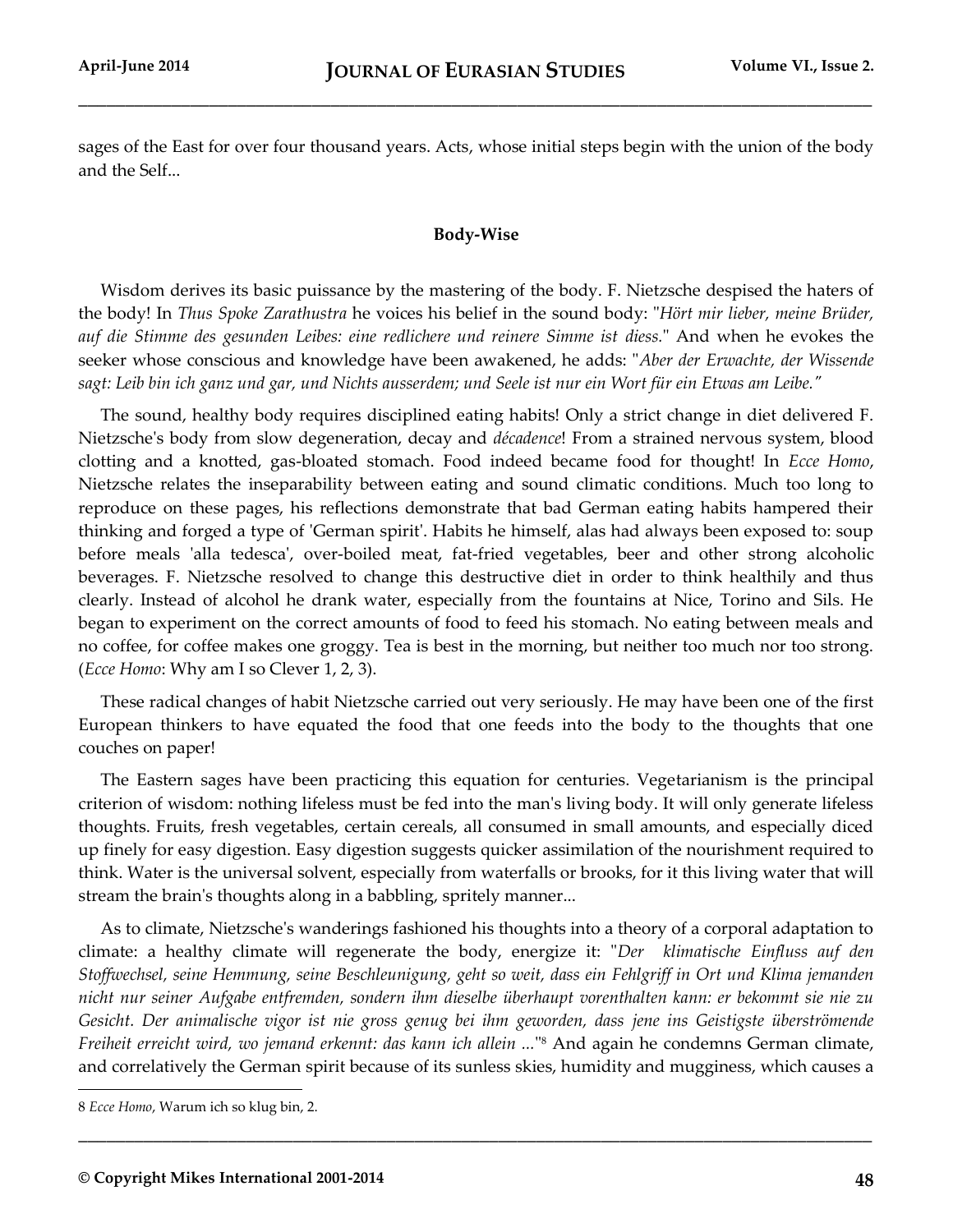befogged spirit and a heaviness of heart that discourages heroic acts! F. Nietzsche came to understand that the refined spirit lived in climes such as Provence, Florence, Jerusalem and Athens where 'genius is conditioned by dry air and clear skies'- : "*das Genie ist bedingt durch trockne Luft, durch reinen Himmel*,-" 9 Here the pace of metabolism quickens and thus races to and through the brain large amounts of energy. The Alpine climate, too, enchances and enriches thinking: the cold, crisp, dry air is perfectly suited to long walks which generate bodily, and thus mental energy. Mountain air, because the body is constantly exposed to its cleanliness and freshness, stimulates thinking. Similarly, with the sea air at Nice or Genova...This, in short, is F. Nietzsche's belief in *Physiologie*, his "der Trunkenheit der Genesung 'a drunkenness of health', a medicinal or thereupeutical practice of dietary detoxication and of corporal exercises. It was because Nietzsche was ill that he developed these physiological practices; it was his bodily sufferings that alerted him to the necessity of curing himself...his Self. And indeed this cure gave birth to the *Gay Science* and *Thus Spoke Zarathustra*!

The sages of China, be they Buddhists, Taoists or Confucians practiced and still practice either yoga, meditation (prayers) or Tai Chi as a means of precise and correct thinking, be it whilst painting landscapes, calligraphy or writing words of wisdom. A practice linked, of course, to the great Inspirer: Creation...Indians, too, have practiced yoga for centuries as well as other forms of bodily nourishment such as the Kerala Art of wrestling training, or the dances of Orissa and Tamil Nadu. Respiratory exercises all accompany these corporal Arts. Yoga, which signifies 'union', is that symbiose with the Creator Shiva, the greatest of all yoghies! It is this 'yoke' that the Yoghi seeks in his daily communion with Him. Communion which inspired the pages of the four *Vedas* and the *Upanishads*...

There can be no wisdom without any full corporal participation. It is not only a question of daily hygiene; these Arts permit the body to develop in order for the mind to expand ever outwards and inwards. They cleanse it of unhealthy forces, whilst strengthening it against exposure to unkindly elements.

The wayfarer must love his body, not defile or degenerate it! To take one's body into one's own hands, to be oneʹs own doctor in the practice of preventive medicine, situates the seeker immdiately on the fırm Way towards Self-Accomplishment. Body and Spirit are one reconciled force; the Body generates energy that the sages transformed into philosophy, poetry, metaphysics, theology, in short into wisdom. F. Nietzsche, although later in life, practiced similar physiological methods of rendering his thoughts lighter, crisper, bouncier...more gay...'' *Ich nahm mich selbst in die Hand, ich machte mich selbst wieder gesund: die Bedingung dazu – jeder Physiologe wird das zugeben – ist, dass man im Grunde gesund ist.*''

Professor Nietzsche quit the university and gradually made his Way into the mountains. There his body began to live vigorously in accordance with Nature's robust rhythms. There he discovered that the body and mind are not to be separated...There he discovered 'Grand Health'...

The *Gay Science* is a hymn to the healthy body and to the body that serves wisdom and Zarathustra is the incarnation of that new-born Grand Health...'*'Ein Philosoph, der den Gang durch viele Gesundheiten gemacht hat und immer wieder macht, ist auch durch ebensoviele Philosophien hindurchgegangen:...''<sup>10</sup>*

**\_\_\_\_\_\_\_\_\_\_\_\_\_\_\_\_\_\_\_\_\_\_\_\_\_\_\_\_\_\_\_\_\_\_\_\_\_\_\_\_\_\_\_\_\_\_\_\_\_\_\_\_\_\_\_\_\_\_\_\_\_\_\_\_\_\_\_\_\_\_\_\_\_\_\_\_\_\_\_\_\_\_\_\_\_**

9 Idem.

<sup>10</sup> Die Fröhliche Wissenschaft, Vorrede, 3.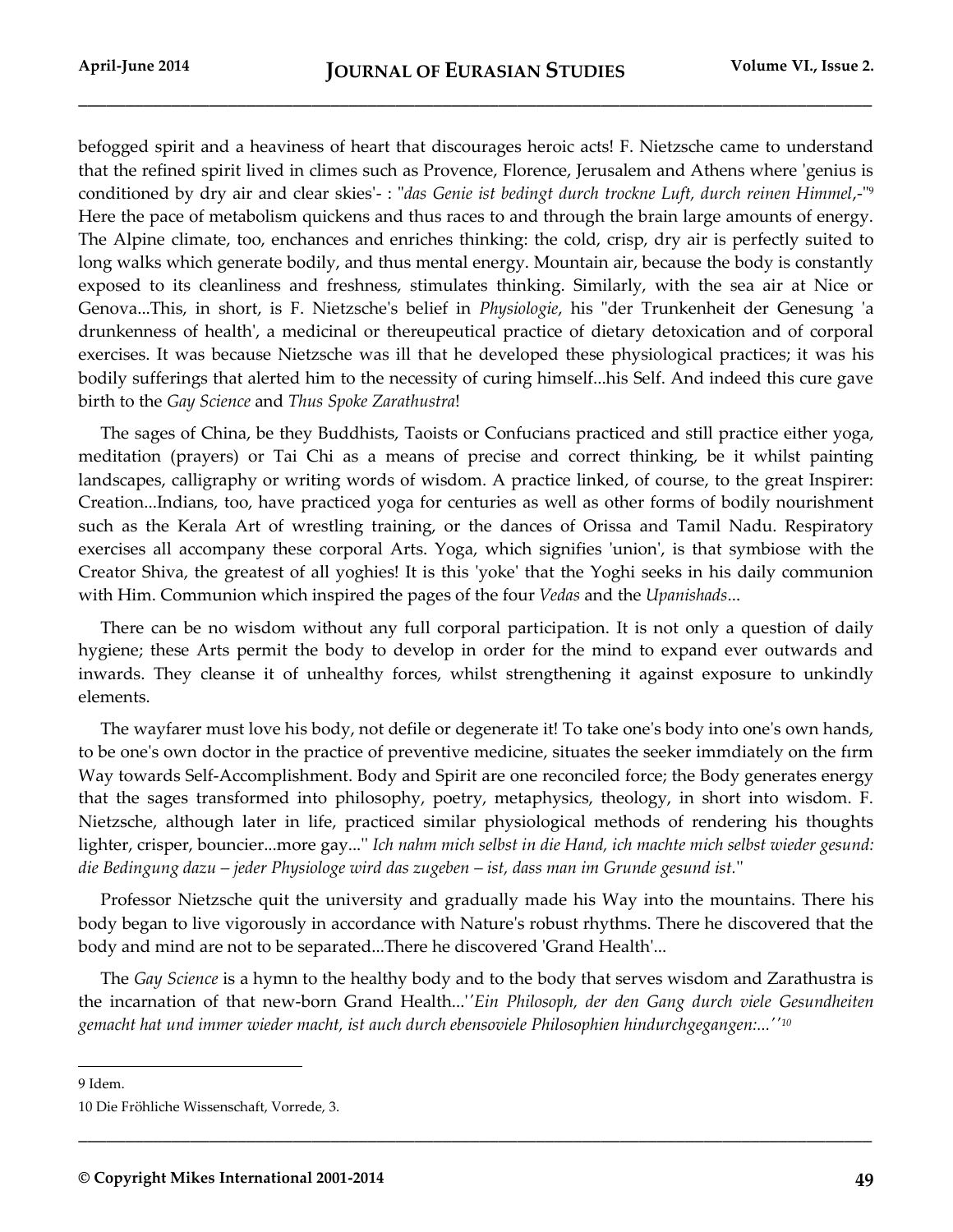## **Mountains and Water**

Mountains and waterways are not signs of Oriental wisdom; they are topographical and semantic Ways for the seekers of wisdom. Beauty accompanies the wayfarer on his ontological and existential Self-Accomplishing; natural beauty whose awesomeness gradually pierces and transcends those layers of opinion, biased conviction, prejudice and judgement. Exposed to such immensity, wildness and raw beauty, self-indulgence and pride no longer have any spite to vent; cynicism and arrogance no face to slap! In these solitary, robust climes one breathes naturally to the rhythms of Nature's course; one exercises his lungs and eyesight and gradually understands himself to be an organic part of an environment that is naturally his! To coalesce our human nature with Nature demands a sense of Unity that can only be achieved by piecing the fragments of Becoming together until the Whole is formed: and that reunited Whole is Being...

The Dao teaches us to shun habitude and indulgence. It teaches us the joys of breathing in rhythm with Nature, in eating with the turn of the seasons, in walking within the beauty of the Creation. For the disciplined Daoist there is absolutely no distinction between beauty and truth! The Dao combats innate ugliness and dogma, and along its Way, leads the wender into the higher spheres of Self-consciousness both mental and topographical. This ascent towards the summits of Self must be undertaken with cheer gait and gay stride. On the Dao, joy ambles abreast because it is joy that chases egoism and laziness. Joy emanates from neither emotion nor sentiment; it is a force that engenders creativity because continually nourished through contacts with the Reality of the world, whether this Reality be joyful or painful...The Dao does not cultivate extremities; extremities are formed through laziness of body and mind. The Dao stimulates and cultivates the creative force, dormant in man, a vital, joyful force which lightens the step, and thus the heart; awakens it to whatever nefarious affect may sollicite it, from without or within.

To climb a mountain in India or in China is an essential spiritual experience. Pristine because touched by the Divine, or by those who have been touched by the Divine, the height of a mountain *elevates* the ascending explorer towards the Centre, veritable pivotal point from which he gazes in awe at the infinite vastness of an ever stretching horizon. The snowy, woodsy heights of the immutable axes of Tai Shan or Mount Kunlun are the abode of the higher men of the Dao called the Eight Immortals; they who have transcended the cycle of life and death. There they sit, awaiting the ascent of other fearless climbers, guiding their way over fantastic obstacles, through the darkness of ignorance. Upon the peaks of Kailash God-Siva dances his dance of life and death, manifesting that image which the pilgrims who circumambulate His mountain seek to emulate. And on that same peak, in collective calmness, the Enlightened Buddha and the first emancipated Jain saints prayed and pray in enshrined peace...<sup>11</sup>

The clean, fresh air of mountain life stimulated F. Nietzsche's thinking: alpine strolls instead of seminars, contemplation and meditation in lieu of debate or controversy. Ever since a student, he had always deemed Nature and her mighty landscapes an essential component of knowledge because essential to the examining Self. In the silent grandeur of Sils-Maria (Ober-Engadin) and Lake Orta's mountainous landscapes, he experimented his Elevation and Centre. A topographical immersion that

**\_\_\_\_\_\_\_\_\_\_\_\_\_\_\_\_\_\_\_\_\_\_\_\_\_\_\_\_\_\_\_\_\_\_\_\_\_\_\_\_\_\_\_\_\_\_\_\_\_\_\_\_\_\_\_\_\_\_\_\_\_\_\_\_\_\_\_\_\_\_\_\_\_\_\_\_\_\_\_\_\_\_\_\_\_**

<sup>11</sup> We may further add that according to legend it was upon Kailash that the founder of the ancient Bon religion of Tibet (Shamanism) settled after leaving the Heavens.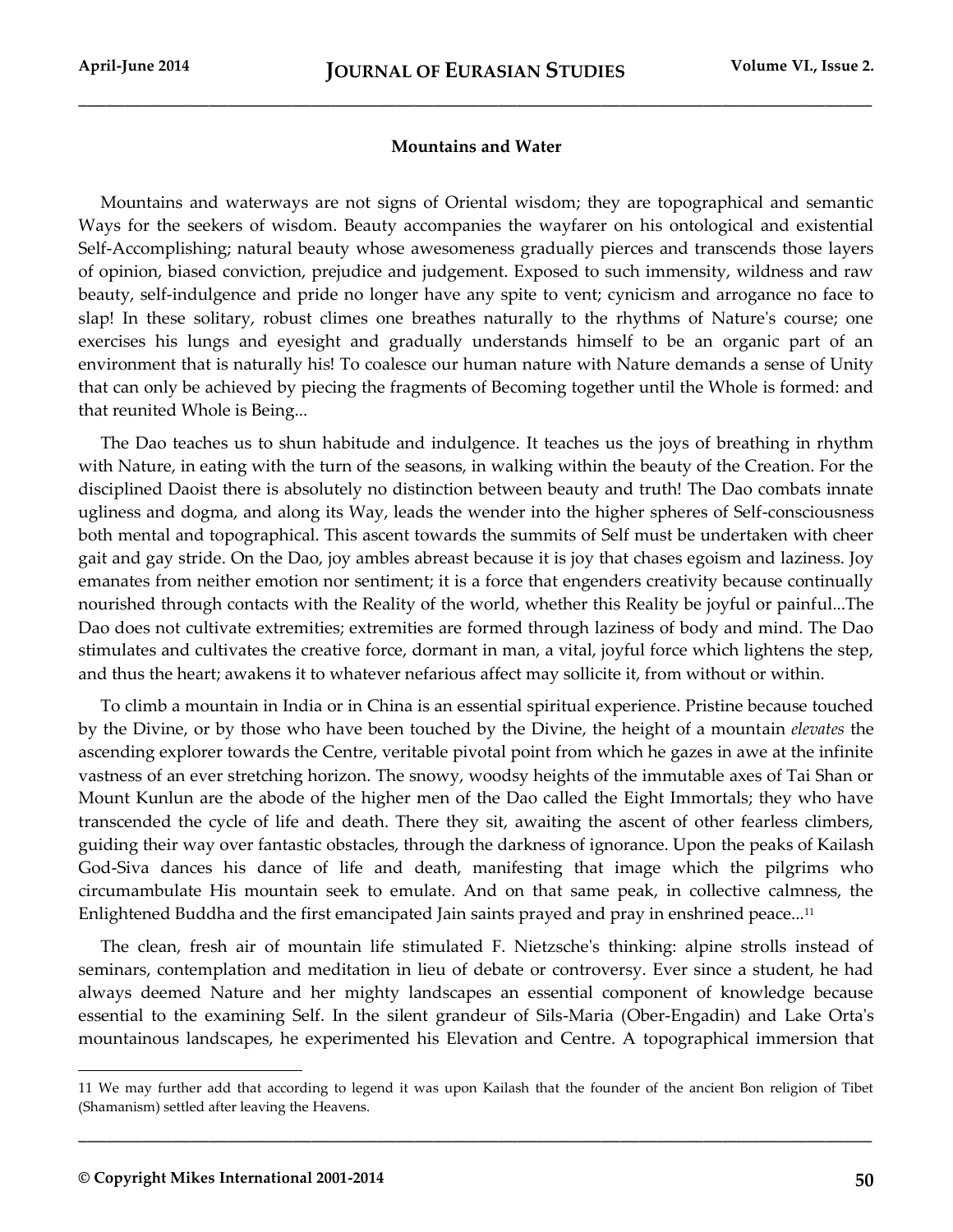sharpened his wits and will, his spirit and self-penetration. Like the sages of the Orient, the man of renunciation soars beyond even the best of scholastics:

"Der Entsagende, -Was thut der Entsagende? Er strebt nach einer höheren Welt, er will weither und ferner und höher fliegen, als alle Menschen der Bejahung, -er wirft Vieles weg, was seinen Flug beschweren würde, und Manches darunter, was ihm nicht unwerth, nicht unliebsam ist: er opfert es seiner Begierde zur Höhne-."<sup>12</sup>

The sage Zarathustra dwells in the mountains and harks to their teachings high above the noisy crowd: "Als Zarathustra dreissig Jahre alt war, verliess or seine Heimat und den See seiner Heimat und ging in das Gebirge."<sup>13</sup>

However, weary of solitude, sensing that the weight of his wisdom could not be borne on his shoulders alone, he began his going-down, his *undergehen*:

"Dazu muss ich in die Tiefe steigen: wie du des Abends tust, wenn du hinter das Meer gehst und noch der Underwelf Licht bringst, du überreiches Gestirn!

Ich muss, gleich dir, *untergehen*, wie die Menschen es nennen, zu denen ich hinab will."<sup>14</sup>

Alas, his long meditated images, translated first into picture words then into an iconic narration, reached deaf ears. Zarathustra remained profoundly alone: "Zu lange wohl lebte ich im Gebirge, zu viel horchte ich auf Bäche und Bäume: nun rede ich ihnen gleich den Ziegenhirten."<sup>15</sup>

And he compares the mountains to his soul: "Unbewegt ist meine Seele und hell wie das Gebirge am Vormittag."<sup>16</sup>

The language of Zarathustra gives rise to maxims and sayings drawn from the existence of his mountain dwelling. Simplicity and joy: "Wer auf den höchsten Bergen steigt, der lacht über alle Trauer-Spiele und Trauer-Ernste."<sup>17</sup>

Zarathustra stumbles across a young man yearning to rise high into mountain heights. He had climbed higher and higher, but as he rose, his loneliness became frosty:

"Bin ich oben, so finde ich mich immer allein. Niemand redet mit mir, der Frost der Einsamkeit macht mich zittern. Was will ich doch in der Höche?

Meine Verachtung und meine Sehnsucht wachsen miteinander; je höher ich steige, um so mehr verachte ich den, der steigt. Was will er doch in der Höhne?

**\_\_\_\_\_\_\_\_\_\_\_\_\_\_\_\_\_\_\_\_\_\_\_\_\_\_\_\_\_\_\_\_\_\_\_\_\_\_\_\_\_\_\_\_\_\_\_\_\_\_\_\_\_\_\_\_\_\_\_\_\_\_\_\_\_\_\_\_\_\_\_\_\_\_\_\_\_\_\_\_\_\_\_\_\_**

l

16 Idem.

<sup>12</sup> *Die Fröhliche Wissenschaft*, (27) loc. cit.

<sup>13</sup> *Also Sprach Zarathustra*, Vorrede, loc. cit.

<sup>14</sup> Idem, Vorrede.

<sup>15</sup> Idem.

<sup>17</sup> Idem (Von Lesen und Schreiben).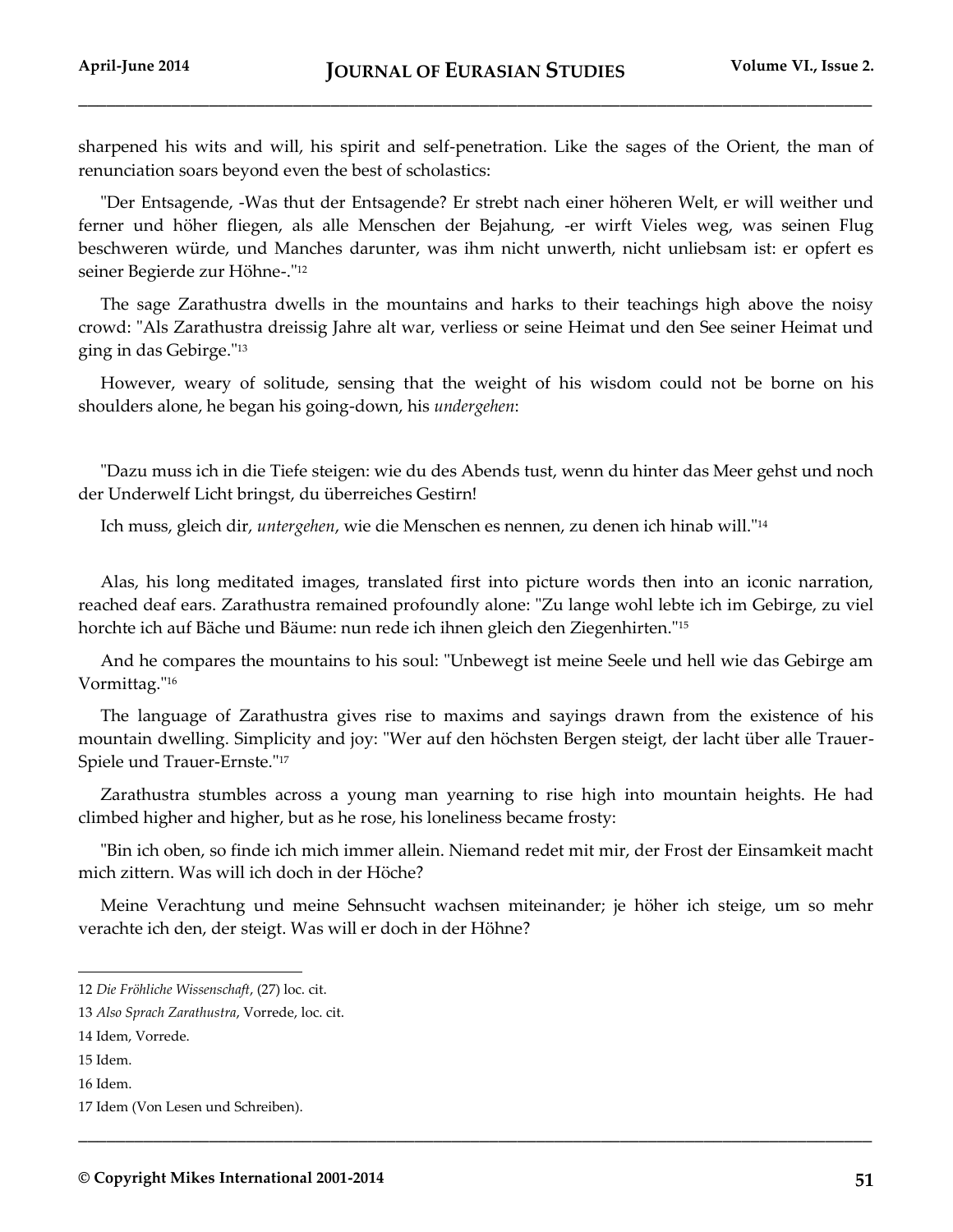Wie schäme ich mich meines Steigens und Stolperns! Wie spotte ich meines heftigen Schnaubens! Wie hasse ich den Fliegenden! Wie müde bin ich in der Höhe?"<sup>18</sup>

Indeed the ascent offers little commiseration to the climber, the heroism of his heart being the sole guide. This is no path for the weak-willed.

At long last, aching for spiritual nourishment, Zarathustra returns to the cave of his mountain retreat: "Hierauf ging Zarathustra wieder zurück in das Gebirge und in die Einsamkeit seiner Höhle und entzog sich den Menschen:"<sup>19</sup>

Zarathustra now fully realizes *his* profound truth: his own nature is one with Nature's! A unique Force because reconciled and harmonized. It is upon this truth, terrible though it be, that he declares: "Und mit Bergen soll der Erkennende *bauen* lernen! Wenig ist es, dass der Geist Berge versetzt- wusstet ihr das schon?"<sup>20</sup>

The enlightened man, the wiseman, elevated by the steepness of the mountain, builds his abode upon lofty spurs, far above spiritless rationalists. He builds 'with the mountains', neither ignoring nor sullying them because their immutable, majestic nobleness becomes one with his: "Ich bin ein Wanderer und ein Bergsteiger, sagte er zu seinem Herzen, ich liebe die Ebenen nicht und es scheint, ich kann nicht lange stillsitzen."<sup>21</sup>

And there on the summit of Self, Zarathustra inscribes his destiny to Humanity: "Ich erkenne mein Los, sagte er endlich mit Trauer. Wohlan! Ich bin bereit. Eben begann meine letzte Einsamkeit.

Ach, diese schwarze traurige See unter mir! Ach, diese schwangere nächtliche Verdrossenheit! Ach, Schicksal und See! Zu euch muss ich nun *hinab* steigen!

Vor meinem höchsten Berge stehe ich und vor miner längsten Wanderung: darum muss ich erst tiefer hinab, als ich jemals stieg."<sup>22</sup>

and:

-tiefer hinab in den Schmerz, als ich jemals stieg, bis hinein in seine schwärzeste Flut! So will es mein Schicksal; Wohlan! Ich bin bereit."<sup>23</sup>

Dominating the topmost peak, man dominates his Destiny.<sup>24</sup> The *fatum*, carved into rock, reminds us of those carefully cut or painted messages bestowed upon the Heavens by Daoist pilgrims on the peaks

**\_\_\_\_\_\_\_\_\_\_\_\_\_\_\_\_\_\_\_\_\_\_\_\_\_\_\_\_\_\_\_\_\_\_\_\_\_\_\_\_\_\_\_\_\_\_\_\_\_\_\_\_\_\_\_\_\_\_\_\_\_\_\_\_\_\_\_\_\_\_\_\_\_\_\_\_\_\_\_\_\_\_\_\_\_**

<sup>18</sup> Idem (Von Baum am Berge).

<sup>19</sup> Idem (Das Kind mit dem Spiegel).

<sup>20</sup> Idem (Von den berühmten Weisen).

<sup>21</sup> Idem (Der Wanderer).

<sup>22</sup> Idem.

<sup>23</sup> Idem.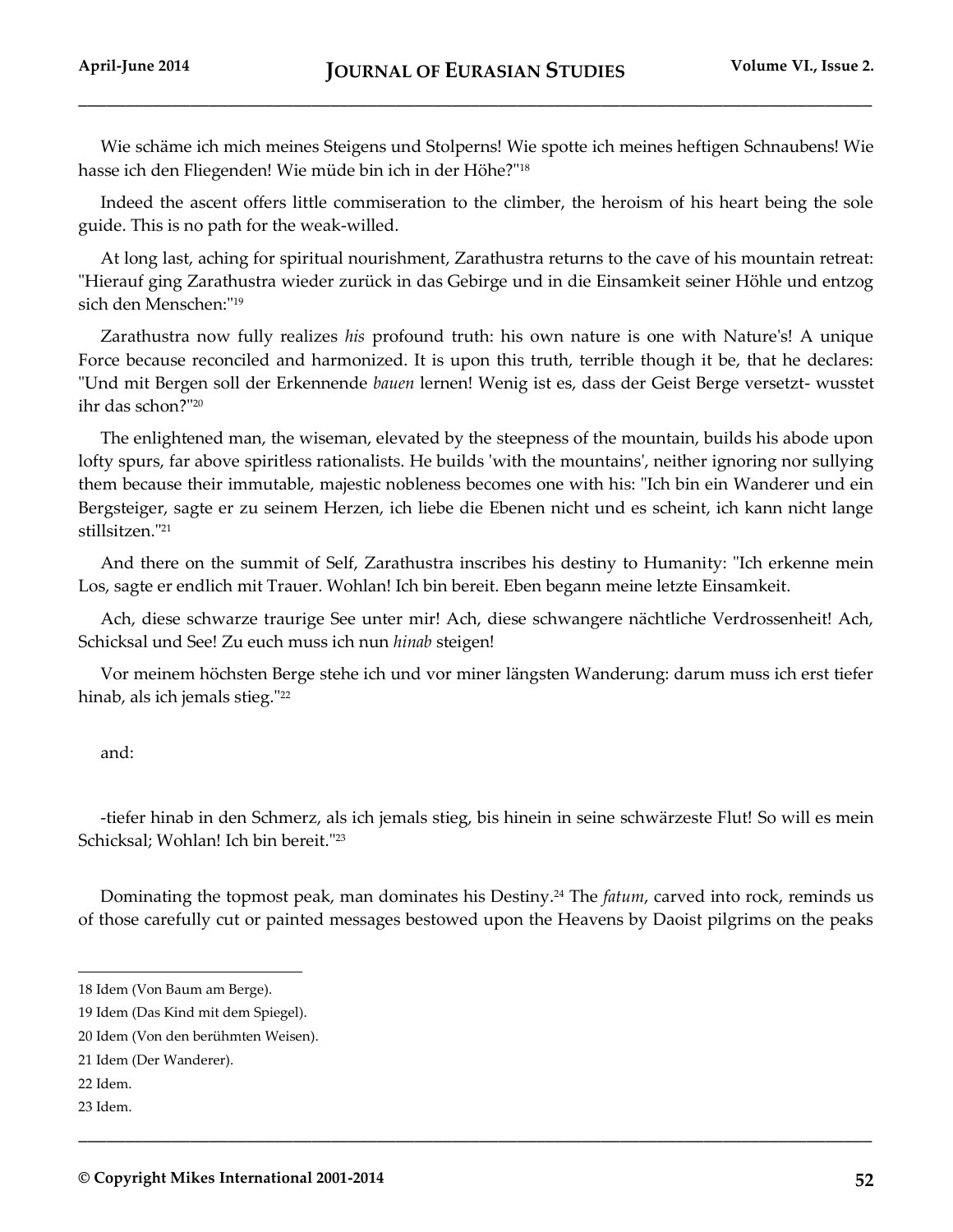of Tai Shan or Kunlun, or those *sutras* engraved by Buddhist toilers into cliffs or boulders. These semantic markers represent the testimonial Acts of the climber's Self-Accomplishing. Zarathustra, too, once at the top, reveals his extraordinary truism: the summit and the abyss are one! "Gipfel und Abgrund -das ist jetzt in *eins* beschlossen!"<sup>25</sup> He evokes the heights of the mountains and the depths of the seas: "Woher kommen die höchsten Berge? So fragt ich einst. Da lernte ich, dass sie aus dem Meere kommen.

Dies Zeugnis ist in ihr Gestein geschrieben und in die Wände ihrer Gipfel. Aus dem Tiefsten muss das Höchste zu seiner Höhe kommen."<sup>26</sup>

The summit and the abyss are indeed one because ontologically inseparable. There exists no real contradiction between what is high and what is low, similarily, between the beautiful and the ugly, since all Beings are in constant Movement and this constant Movement provokes transformations of Beings. One day we are this and the next we are that! No Being can really be seized ontically because of this unceasing cause of transmutations which, however, does not signify that Being does not exist; it does, but Being *is* because of the ever coming and going of our existences: Being, unlike existence, lies outside all Movement simply because Being is the motor of Movement! Furthermore, Movement that causes the Acts of Being abolishes the myth of eliminating contradictions for the sake of 'logical, sound reasoning' in thinking processes, and at the same token, refutes relativism since those thinking processes, borne by that Movement, can only be gauged by what Nietzsche called his *Perspktivismus;* that is, his points of view which open our visions to the vast vistas that surround us...

It is with this ever-flowing Movement of life that we must now examine the water element in our Nietzschean and Oriental ontic and existential landscape.

Water evokes best the Dao: an ever-flowing current that man cannot obstruct by a network of sluices or dams. In the *Virtue of the Dao* by Laozi, the Chinese sage attributes a genuine reconciled force to water: weakness and effacement/ strength and affirmation. Daoist wisdom harbours both passive and active forces, feminine forms enveloped and enveloping masculine ones. Valleys and mountains create a relief which stretches before us: the world of topographical Reality which puts into relief an ontic one. A world in which rivers, brooks and seas prefigure complex mental notions, coalesce with the deepest mental world of the Self, embolden us to visualize and concretize that which remains abstract, withdrawn and remote within us. The Images and Figures of Laozi's 81 poems of wisdom lay rooted in the Reality of the Way of which water, in all its cartographic forms, murmurs to us:

> "To the Way flows the world As streams and valleys to rivers and seas."27

**\_\_\_\_\_\_\_\_\_\_\_\_\_\_\_\_\_\_\_\_\_\_\_\_\_\_\_\_\_\_\_\_\_\_\_\_\_\_\_\_\_\_\_\_\_\_\_\_\_\_\_\_\_\_\_\_\_\_\_\_\_\_\_\_\_\_\_\_\_\_\_\_\_\_\_\_\_\_\_\_\_\_\_\_\_**

<sup>24</sup> The Shah Naqshband, founder of the Suffi brotherhood Naqshabandi, said that before the *mürid* (disciple) rejoices at the sight of the view atop the lofty peak he must first climb the mountain!

<sup>25</sup> Idem.

<sup>26</sup> Idem.

<sup>27</sup> Daodejing: The Classic of the Virtue of the Dao, poem 32.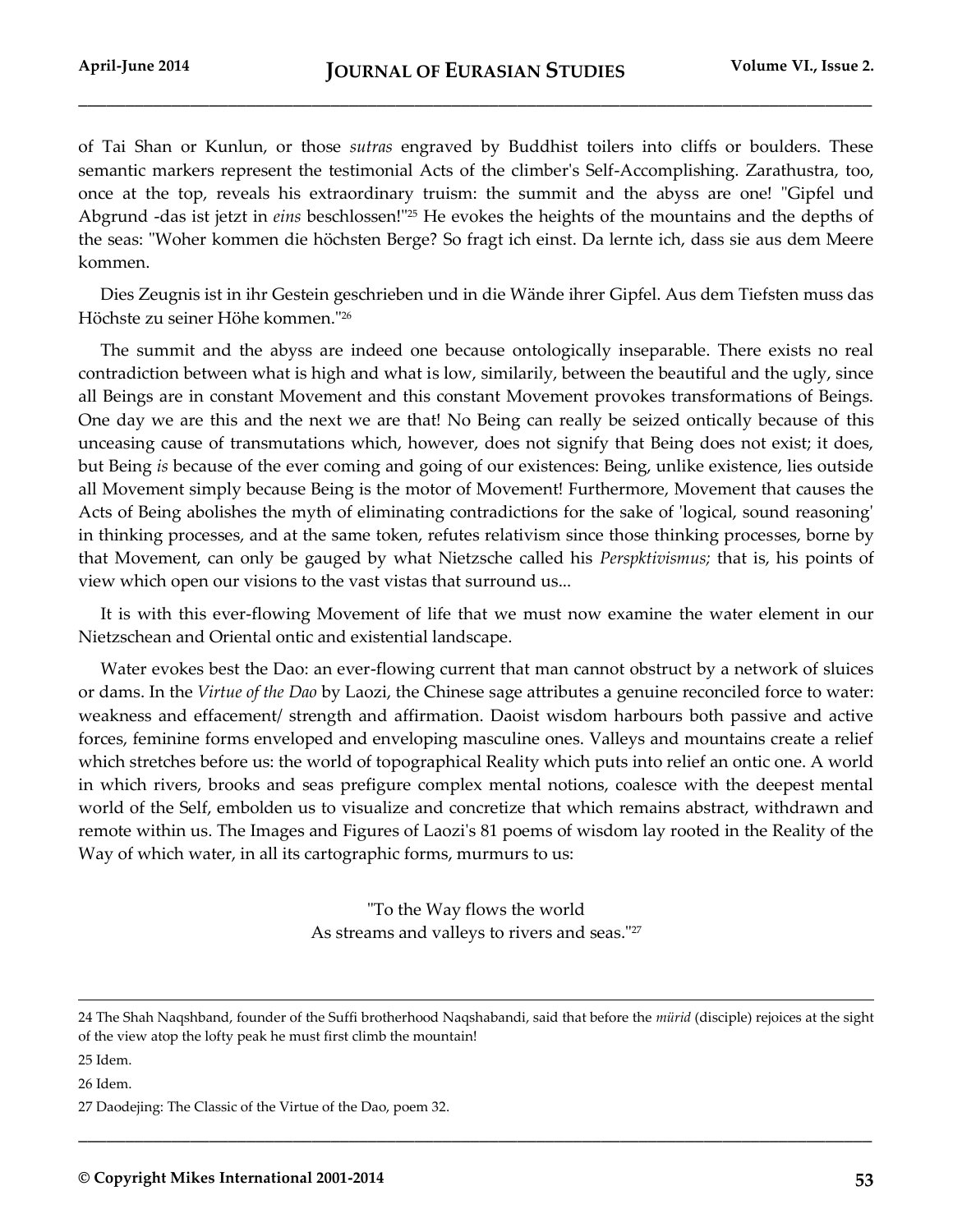"The great Way inundates,"<sup>28</sup>

"A great country is a lowland where all rivers flow The lieu of all things The feminine of the Universe."<sup>29</sup>

"The majestic man is like water Availing to all things water has to match It lays deep, held in contempt by everyone It is very close to the Way."<sup>30</sup>

Water is not the Way; however, it accompanies the Way in the same way that the Way accompanies the wayfarer...

The ancient sages of India expressed the creation of the universe in images of the Primal Ccean as we read them in the *Rg Veda*:

"When you gods took your places there in the water with your hands joined together, a thick cloud of mist (particles of water) arose from you like the dust from dancers.

When you gods like magicians (sages) caused the worlds to swell (with milk), you drew forth the sun that was hidden in the ocean."<sup>31</sup>

Vishnu sleeps upon Ananta, the snake that floats upon the Primal Ocean. Vishnu represents the passive forces which evolve the world: He engenders Brahmā from His lotus-navel. Brahmā of the 'world of waters'32. The lotust, an island of colourful beauty and grace, floating suavely upon the Waters of Existence. Image of divinity, the throne of Buddha: His Nature (Bodhi) which remains pure. The Golden Lotus whose soft, ever-budding petals are borne upon the flow of femininity: fertility renewed...recurrent. The eternal recurrence: an access to life and the return to it. The purifying waters of the Gangā, Sivaʹs wavy locks which He lets flow down from atop Kailash. Soma, the liquid divinity from whose font all must quench their thirst:

l

**\_\_\_\_\_\_\_\_\_\_\_\_\_\_\_\_\_\_\_\_\_\_\_\_\_\_\_\_\_\_\_\_\_\_\_\_\_\_\_\_\_\_\_\_\_\_\_\_\_\_\_\_\_\_\_\_\_\_\_\_\_\_\_\_\_\_\_\_\_\_\_\_\_\_\_\_\_\_\_\_\_\_\_\_\_**

32 *Kausītaki Upanishad*, 1, 7.

<sup>28</sup> Idem, poem 34.

<sup>29</sup> Idem, poem 61.

<sup>30</sup> Idem, poem 8. All the himistiches and verses are vertical in the original. Translations done by the author.

<sup>31</sup> *Rg Veda*, translation Wendy Doniger O'Flaherty, Penguin Books, 1994. Creation 6,7. We have added the translator's notes in parentheses.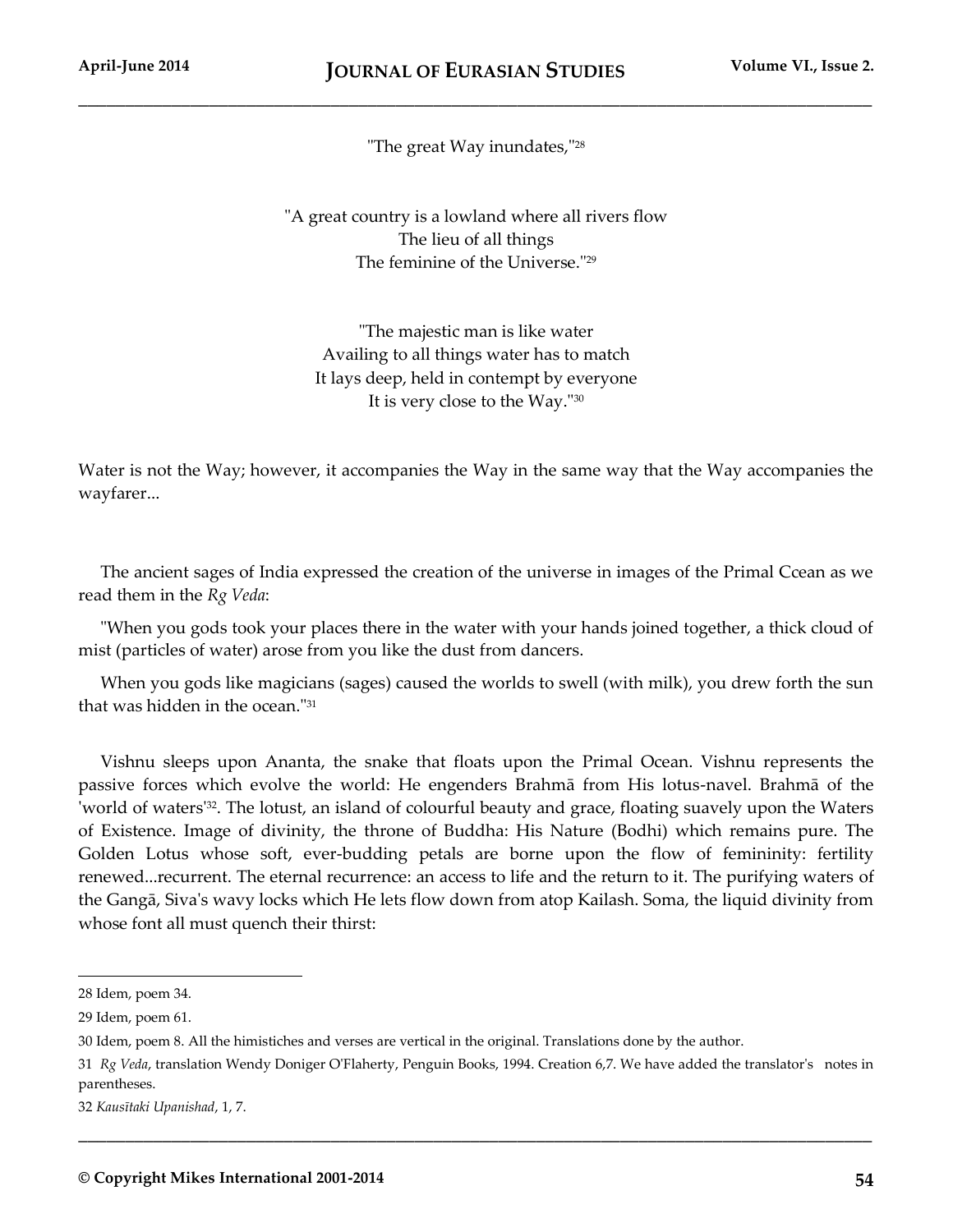"Relentlessly they (the streams of Soma) flow down into the filter of a thousand streams; let them have offspring in the third realm of the world. Four hidden springs pouring forth butter carry down from the sky the ambrosia that is the oblation."<sup>33</sup>

Vedic and Buddhist wisdom demand the wayfarer to cross the waters in order to 'arrive': "Make your thoughts harmonious; stretch them on the loom; make them a ship whose oars will carry us across; make the weapons ready and set them in place; drive the sacrifice forward, my friends."<sup>34</sup>

"Empty this boat; emptied, this will move easier for you. Cutting off attachment and enmity, thereby you will reach Nirvana.

Cut off the five, avoid the five, and develop the five in the future world. A monk who gets beyond the five attachments, is called One who has Crossed the Flood."<sup>35</sup>

Indeed, in the *Dhammapada* the current designates the path of enlightenment. It must be followed because it represents our 'natural current': "Than the sole overlordship of the Earth, or going to the heavens, or supreme domination over the world, the fruits of moving along the 'Current' is superior."<sup>36</sup>

"One who has a yearning arisen for that is indiscribable, who is clear in his mind, whose mind is not bound down to the pleasures, is spoken of as 'Going Up the Current'."<sup>37</sup>

However swift it may flow, we follow the Current to 'arrive' on the 'other bank' of Self.<sup>38</sup> But like any strenuous voyage we must halt and take respite, thus preparing, slowly and steadily, the 'going-up' which should be accomplished in stages:

"Through being up on one's feet, through non-default, through self-control, and through discipline, an intelligent person must create an Island, which a flood will not submerge."<sup>39</sup>

l

<sup>33</sup> *Rg Veda* (Soma). Loc. cit.

<sup>34</sup> Idem (the Sacrificial Priests).

<sup>35</sup> *Dhammapada* (Monks), Dr. C. Kunhan Raja, The Theosophical Society, Madras 1984.

<sup>36</sup> Idem (The World).

<sup>37</sup> Idem, (The Pleasing).

<sup>38</sup> And Nietzsche's '*dem andem Ufer'*: "Ich liebe die grossen Verachtenden, weil sie die grossen Verechrenden wind und Pfeile der Sehnsucht nach dem andem Ufer". (*Al*s*o Sprach Zarathustra*: Vorrede 4). 39 Idem (Non-Default).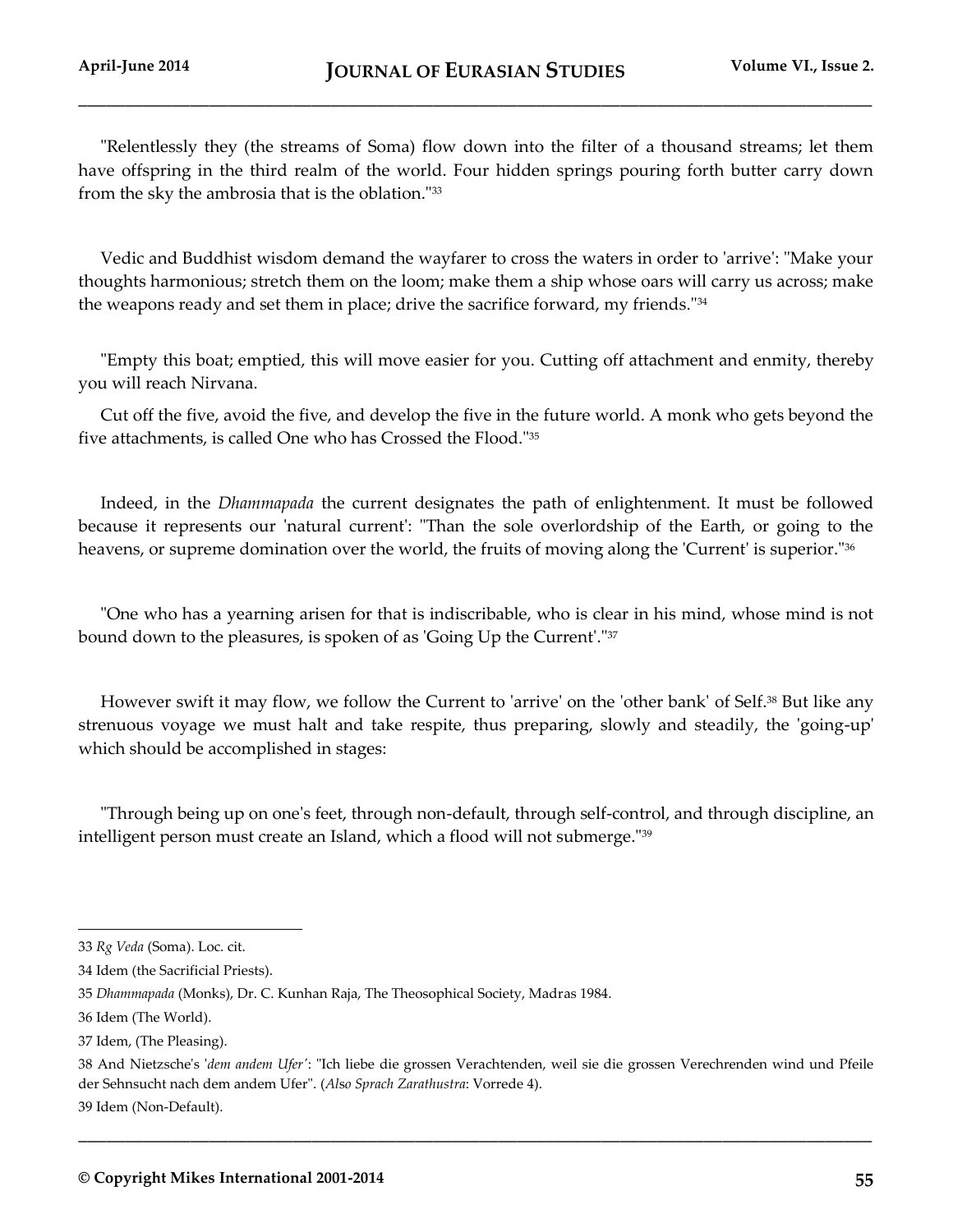In Vedic theology, Unity or the Divine, was wrought from the 'inconscient Ocean'. We, too, from this inconsciousness are born and borne into life! If we seek Self-Accomplishment, we must not be submerged by the flow, but keep steadily afloat, halting here and there to take deep breaths, and finally, after much meandering and island-hopping, will 'arrive'...<sup>40</sup>

F. Nietzsche also set sail for unchartered seas! Did he not write to his doctor, Otto Eiser, that his way made him 'sea-sick', which he psychosomatically compared to a 'semi-paralysis'? Nietzsche abandons *terra ferma* and sails towards newer and higher horizons:

> *"Dorthin- will ich: und ich traue Mir fortan und meinem Griff. Offen liegt das Meer, ins Blau Treibt mein Genueser Schiff.*" 41

...an iconic narrative which makes us *see* his ontological mission: "Im Horizont des Unendlichen-Wir haben das Land verlassen und sind zu Schiff gegangen! Wir haben die Brücke hinter uns, -mehr noch, wir haben das Land hinter uns abgebrochen! Nun, Schifflein! 'sieh' dich vor! Neben dir liegt er Ocean, es ist wahr, er brüllt nicht immer, und mitunter liegt er da, wie Seide und Gold und Träumerei der Güte. Aber es kommen Stunden, wo du erkennen wirst, dass er unendlich ist und dass es nicht Furchtbareres giebt, als Unendlichkeit."<sup>42</sup>

His method or Way of Self-Accomplishment, Nietzsche himself elucidates in section 381 of the *Gay Science*, again having recourse to very concrete images:

"Denn ich halte es mit tiefen Problemem, wie mit einem kalten Bade-schnell hinein, schnell hinaus. Dass man damit nicht in die Tiefe, nicht tief genug hinunter komme, ist der Aberglaube der Wasserscheuen, der Feinde des kalten Wassers; sie reden ohne Erfahrung. Oh! Die grosse Kälte macht geschwind!"<sup>43</sup>

We should, however, read *Thus Spoke Zarathustra* in order to gauge the vital importance of water in Nietzsche's philosophy of life, keeping in mind that although it be tropological, like all wisdom, it reveals his method of seeking envisaged truth. For example, Zarathustra atop the summit beholds a watery body and proclaims: "Es schläft jetzt alles noch, sprach er: auch das Meer schäft. Schlaftrunken

l

<sup>40</sup> We use 'arrive' here in its etymological meaning: from the Old French 'à(r)rive' 'to the shore'!

<sup>41</sup> *Die Fröhliche Wissenschaft* (Nach neuen Meeren).

<sup>42</sup> Idem.

<sup>43</sup> Less topological but as therapeutical as Nietzsche's 'cold baths' (kalden Wassers) are the Himalayan Buddhist monks' purges, either under cascades or in icy torrents.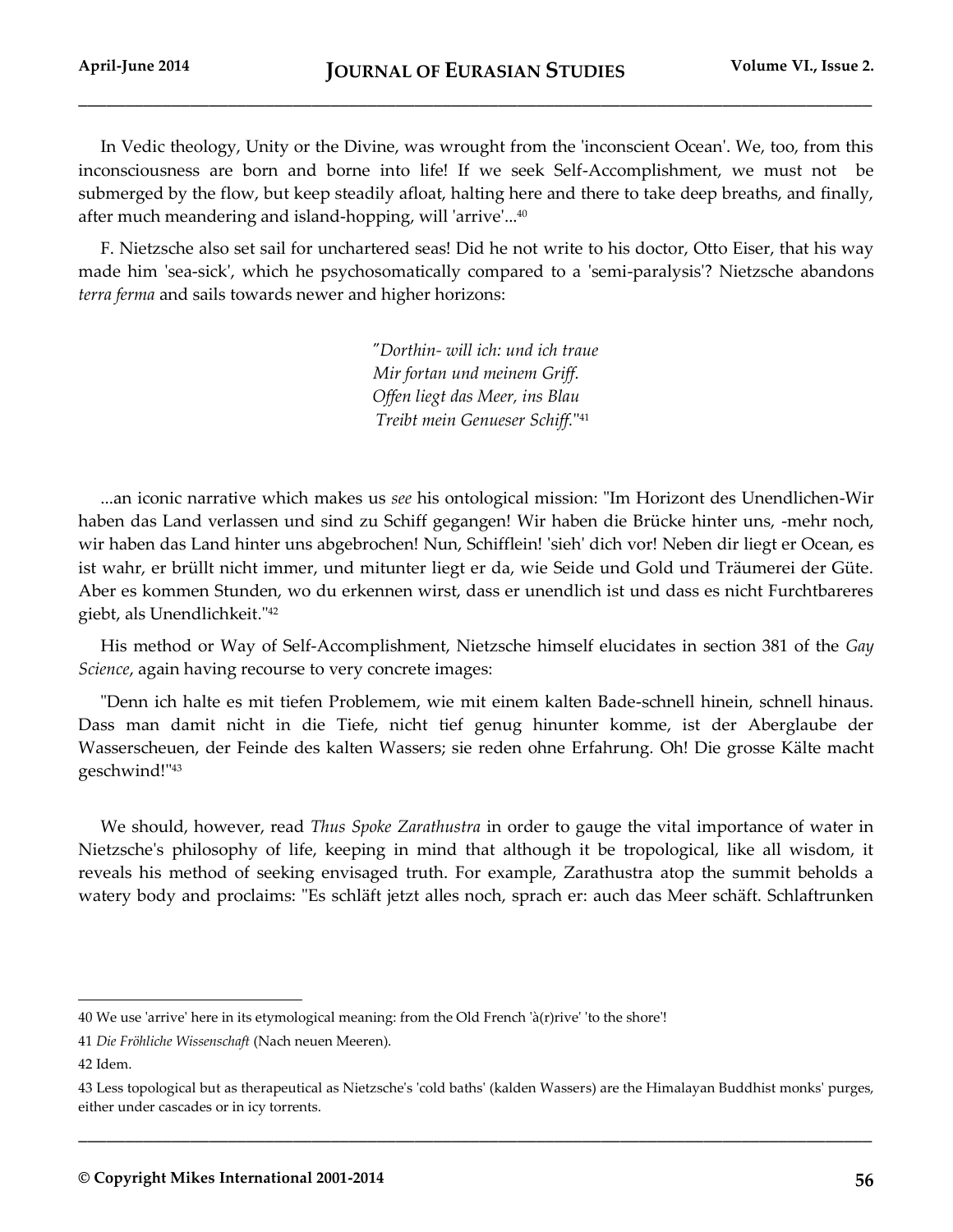und fremd blicht sein Auge<sup>44</sup> nach mir."<sup>45</sup>

Nietzsche informs us that Zarathustra left his home "and the lake of his home" *"und den See seiner Heimat*". Perhaps Zarathustra, brimming with knowledge and the need to transmit it, experienced the sensation to 'empty' his Self before replenishing it: "*Siehe! Dieser Becher will wieder leer werden, und Zarathustra will wieder Mensch werden.*" 46

We discover similar images in *Daodejing*: "The Way is like an empty bowl that no use fills".<sup>47</sup>

The tropological use of waterways in *Thus Spoke Zarathustra* demonstrates the forces of passivity and activity that Nietzsche conjured up in his construing of the Overman:

"Wahrlich, ein schmutziger Strom ist der Mensch. Man muss schon ein Meer sein, um einen schmutzigen Strom aufnehmen zu können, ohne unrein zu werden.

Seht, ich lehre euch den Űbermenschen: der ist dies Meer, in ihm kann eure grosse Verachtung untergehn."<sup>48</sup>

The broadness and profundity of the sea absorbs any defilement by the Act of Transformation. Similarly, the Overman absorbs all natures in the Act of Becoming, no matter how abject or narrow, the analogical point being the broadness and profundity of their natures.

Water conducts the wayfarer along his Way. And like the stages or phases of the *Dhammapada,* the combination of *terra ferma* (islands) and current provide brief havens for the Way-weary. F. Nietzsche, too, realized that the lengthy current required periodic stop-overs: "Einst sagte man Gott, wenn auf ferne Meere blickte; nun aber lehrte ich euch sagen: Űbermensch."<sup>49</sup>

Upon the Blissful Islands man overcomes his Self. Gazing out over the endless seas, a sense of power, of human achievement surges: Zarathustra becomes what he is: an Overman. And as a teacher of Selfovercoming did he not, in the section 'of Passing By', rebuke a fool who ranted on about the shame of city-life, crying out in disgust: "Warum gingst du nicht in den Wald? Oder pflügtest die Erde? Ist das Meer nicht voll von grünen Eilanden?"<sup>50</sup>

**\_\_\_\_\_\_\_\_\_\_\_\_\_\_\_\_\_\_\_\_\_\_\_\_\_\_\_\_\_\_\_\_\_\_\_\_\_\_\_\_\_\_\_\_\_\_\_\_\_\_\_\_\_\_\_\_\_\_\_\_\_\_\_\_\_\_\_\_\_\_\_\_\_\_\_\_\_\_\_\_\_\_\_\_\_**

<sup>44</sup> 'Auge': its eye! In Oriental poetry, be it sacred or profane (but is there really any difference between the sacred and the profane in medieaval oriental poetry?), the lake symbolizes the '*eye* of a mountain'!

<sup>45</sup> Der Wanderer.

<sup>46</sup> Vorrede I.

<sup>47</sup> Poem 4

<sup>48</sup> Also Sprach Zarathustra, Vorrede 3.

<sup>49</sup> Idem (Auf den glückseligen Inseln).

<sup>50</sup> Idem (Vom Vorübergehen).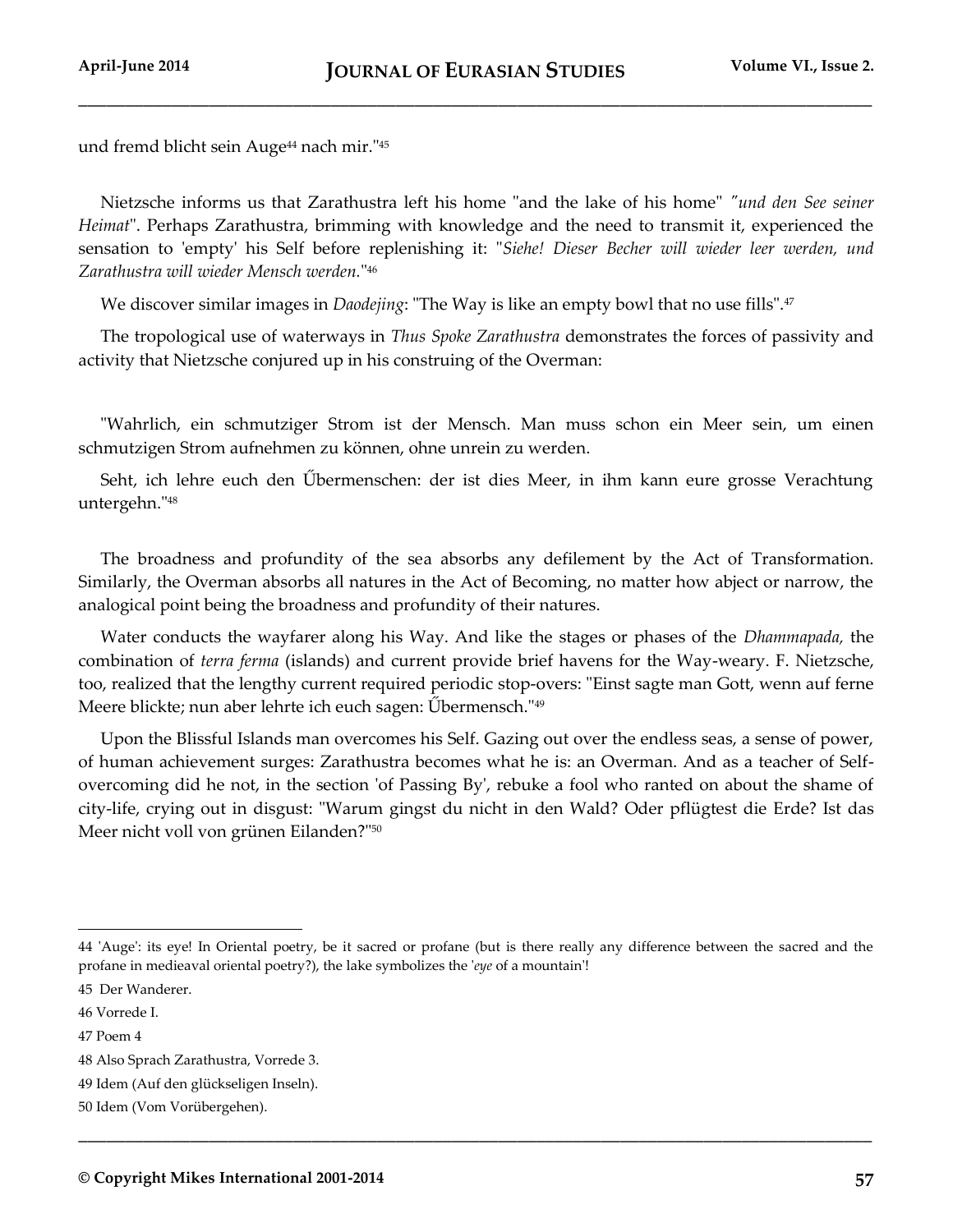Zarathustra peers out over the primal principal: the Ocean of Existence. And yet, the Way-worn sage felt a keen desire to forsake those stage-islands and 'cross the sea': "die nahmen manchen mit sich, der von den glückseligen Inseln über das Meer wollte." To climb the mountain. When he had learnt from both Mountains and Waterways, learnt the secret of their bi-fold Force, reconciled and puissant, their indivisibility, he then exclaimed:

"Woher kommen die höchsten Berge? So fragte ich einst. Da lernte ich, dass sie aus dem Meere kommen."<sup>51</sup>

It is within this Mountain-Water symbiose that the wayfarer becomes world-wise; the truth springing forth like 'leaping fountains' that 'speak louder' with which Zarathustra likens to his own soul: "*Nacht is es: nun reden lauter alle springenden Brunnen. Und auch meine Seele ist ein springender Brunnen.*" <sup>52</sup> Gay and exhilarating is this wisdom; this life 'a fountain of delight' "*ein Leben ist ein Born der Lust*" Zarathustra has heard and understood the voice from mighty ridges and swirling waters: "*Wahrlich, ein neues Gutes und Böses ist sie! Wahrlich, ein neues tiefes Rauschen und eines neuen Quelles Stimmer*."<sup>53</sup>

Nietzsche-Zarathustra exhalts in the Act of Being; an Act of immersion within a landscape whose over-awing relief fashioned the Overman through and by the Will to Power. An Act exhorted in these topographic analogies:

"Meine ungeduldige Liebe fliesst über in Strömen, abwärts, nach Aufgang und Niedergang. Aus schweigsamem Gebirge und Gewittern des Schmerzes rauscht Seele in die Täler."<sup>54</sup>

Nature and Zarathustra's nature converge and fuse in one joyful Instant: "Wohl ist ein See in mir, ein einsiedlerischer, selbstgenugsamer; aber mein Strom der Liebe reisst ihn mit sich hinab-zum Meere!"<sup>55</sup>

An accomplished convergence of lake, stream and sea are all incarnated in Zarathustra. Diverse waterways drain into the sea...This is the Overman. A rugged Way indeed, but is not all birth laborious, all creation fragile? To the higher man Zarathustra gives consul:

"Wollt ihr hoch hinaus, so braucht die eignen Beine! Lasst euch nicht empor *tragen*, setzt euch nicht auf fremde Rüchen und Köpfe!"<sup>56</sup> 水

**\_\_\_\_\_\_\_\_\_\_\_\_\_\_\_\_\_\_\_\_\_\_\_\_\_\_\_\_\_\_\_\_\_\_\_\_\_\_\_\_\_\_\_\_\_\_\_\_\_\_\_\_\_\_\_\_\_\_\_\_\_\_\_\_\_\_\_\_\_\_\_\_\_\_\_\_\_\_\_\_\_\_\_\_\_**

<sup>51</sup> Idem (Der Wanderer).

<sup>52</sup> Idem (Das Nachtlied).

<sup>53</sup> Idem (Von er schenkenden Tugend).

<sup>54</sup> Idem (Das Kind mit dem Spiegel).

<sup>55</sup> Idem.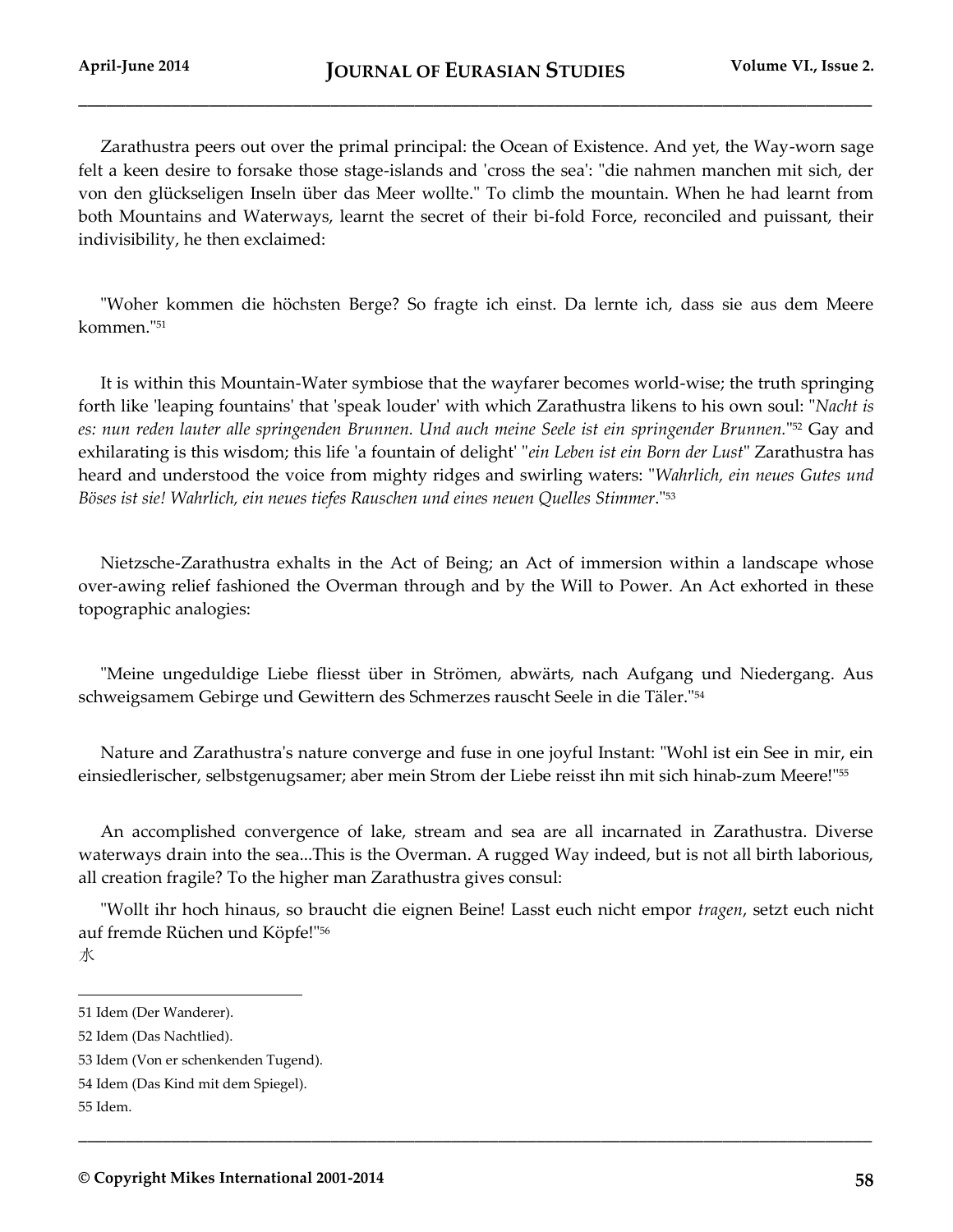Upon his mountain refuge, surrounded by his animal companions, $57$  Zarathustra, at the height of gaiety and laughter, feasts the Dawn of day: *"glühend und stark"*...

Wisdom is won after long contemplation and meditation, projecting one's nature into that Nature to which we aspire, and in which we accomplish our Selves. The sage contemplates the daily transformations of Nature *with* his own, receiving and penetrating...yielding and conquering...simultaneously. He listens to the laughing Waters, to the rumbling echoes of the Mountains. He listens to his own voice trailing far below and above; again and again, blending within the myriad folds of the landscape. Chinese landscape painters ( $\Box \pi$ )  $\Diamond$  shān shuì) of Daoist confession immersed themselves in the majestic beauty of what they momentarily seized and arrested so to envisage and paint it before presenting it to the world. Masculine and feminine forces vying not for domination but for reconciled harmony bestirred these presented landscapes. Amidst towering mountains, abundant in cascades, lakes and brooks man appears so petite. And yet tiny though he may appear, man is not crushed or overwhelmed by Nature. Constant contemplation and immersion urge him, by empathy or communion, to become what first engulfs and girds him, then kindles him to recreate or re-actualize, on paper or silk, the blackened Chaos<sup>58</sup> out of which he himself had been primevally shaped.<sup>59</sup>

The Chinese poet-painter Wang Wei (701-761), of Buddhist faith, forged a poetry out of the Mountains and Rivers that he had crossed and forded, upon which he had meditated. The pastel-blue mountain skies and the rosy light of Dawns heartened him to paint these picture-words:

## **In the Mountains**

"From the bushy little valley white rocks rise Scattered in the cold air some red leaves.

Upon the mountain Way no rain did fall But the blue of the sky floods my weeds."<sup>60</sup>

And this wonderful iconic narration in which Wei's picture-words induce and disclose to us the errant life that paved his Way to poetic accomplishment, and thus Self-Accomplishment:

l

<sup>56</sup> Idem (Vom höheren Menschen).

<sup>57</sup> The Buddha, before His departure, summoned His animals to bid Him farewell: the rat, ox, tiger, rabbit, dragon, snake, horse, sheep, monkey, cockerel, dog and pig in that order.

<sup>58</sup> The Chinese conceive of Chaos as black, and for this reason black ink is used in calligraphy and painting. We should also think of the chaotic Inconscient Ocean of Vedic origin, out of which we must surge in order to wend our Way...

<sup>59</sup> We have especially in mind Zhang Daqian's landscape paintings of his native province of the Sichuan.

<sup>60</sup> Yu Shou Zhen: *Tang Shi Shou San Bei* (300 Tang Poems), Beijing 1982. Our translation. Because of our uninspired computer programme we unfortunately cannot reproduce the original Chinese. The poetic 'weeds' signifies 'clothes'...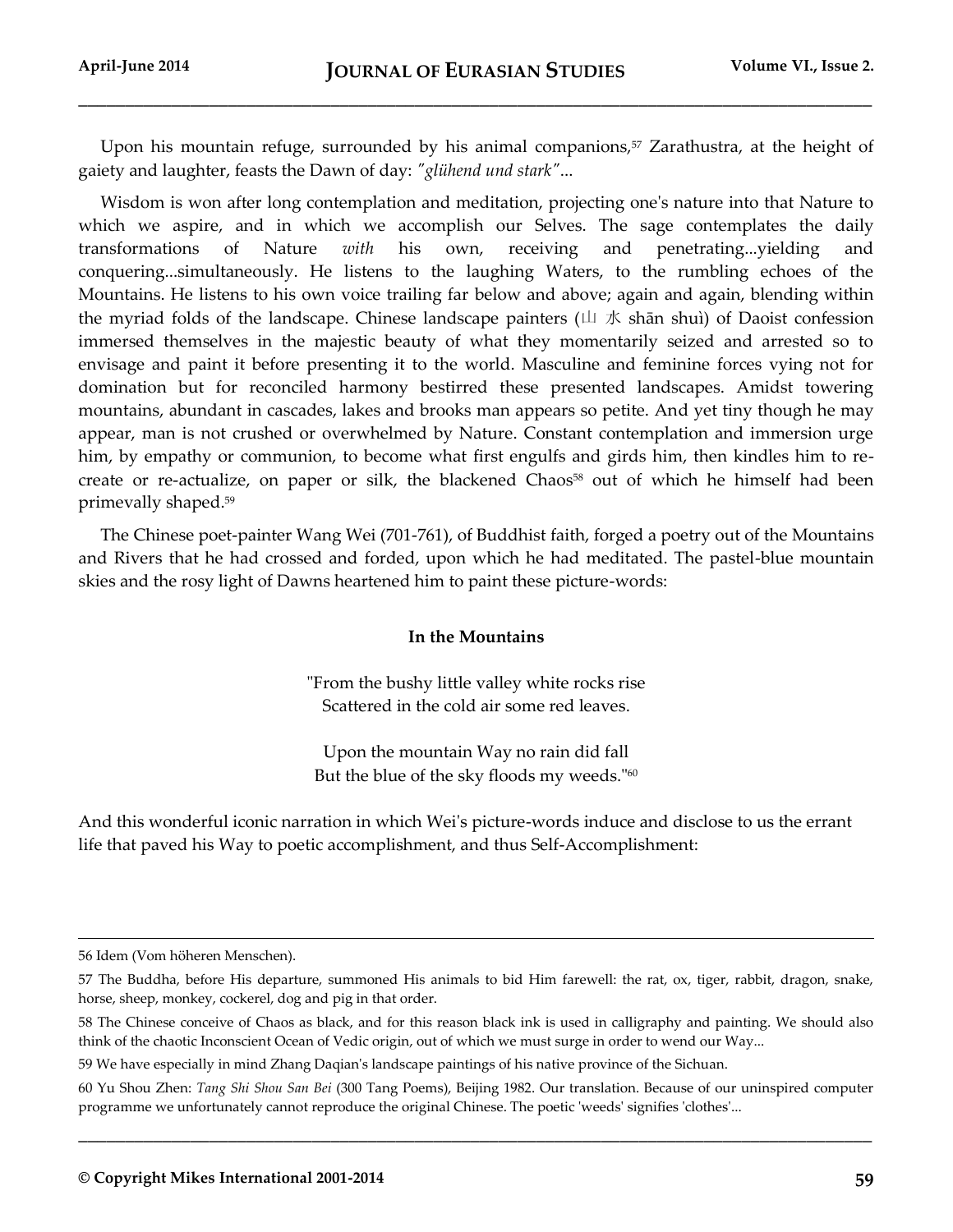# **Autumal Dusk in the Mountain**

Upon the empty mountain after fresh rainfall The freshness of eveningtide bespeaks the advent of autumn.

> The clear moon shines amongst the pines The clear font flows upon the pebbles.

The murmuring bamboo rings the return of the washerman The lotus dance after a fisherman's boat.

Springtime fragrances now have faded But the noble ones shall always retain their scent."<sup>61</sup>

These poems **communicate** a method of the poet-seeker, arduous but cheery; **reveal** a communion between Nature and man's nature; **trace** his Way. F. Nietzsche's Experience within Nature, expressed either poetically or aphoristically, communicates a similar method, reveals a similar communal empathy, traces a similar Way because both their means and goals ran parallel...

## **Method and Way**

The form in which thoughts are framed attests to how thoughts are experienced. Nietzsche's aphoristic, hymnic or rhymed prose-writing represents existential and ontic forms of thinking: an Act of life, now concise, now dithyrambic, now subtle, now bombastic, which required silences, rests, halts...'blank spaces'. Blank spaces that do not separate paragraphs, rubrics or chapters, but act as 'binding-spaces' to and for the Other with whom F. Nietzsche conversed. His dialogue-Other, now silent now loquacious, as he strolled and hiked along Alpine paths. Aphorism-blank space...aphorism-blank space: a robust, airy dialogue between Nietzsche and the Other, then us...his readers...

After each aphorism, pithy maxim or poem the blank space invites us to penetrate this ambulatory discussion; to penetrate and participate actively, beckoning us to accompany Nietzsche on his chilly, mountain Way towards Self-Accomplishment. This accompaniment or shared existence does not imply indulgence or sentimental sympathy. Nor calculated compromise. The Way to Accomplishment abhors all short-cuts. Methodically, the Movement of walking sets thoughts astir, prompts the binary rhythm of Empty-Full...Full-Empty. A respiratory exercice during which time disparate images are set to score by the Movement of gait and stride.

**\_\_\_\_\_\_\_\_\_\_\_\_\_\_\_\_\_\_\_\_\_\_\_\_\_\_\_\_\_\_\_\_\_\_\_\_\_\_\_\_\_\_\_\_\_\_\_\_\_\_\_\_\_\_\_\_\_\_\_\_\_\_\_\_\_\_\_\_\_\_\_\_\_\_\_\_\_\_\_\_\_\_\_\_\_**

61 Idem.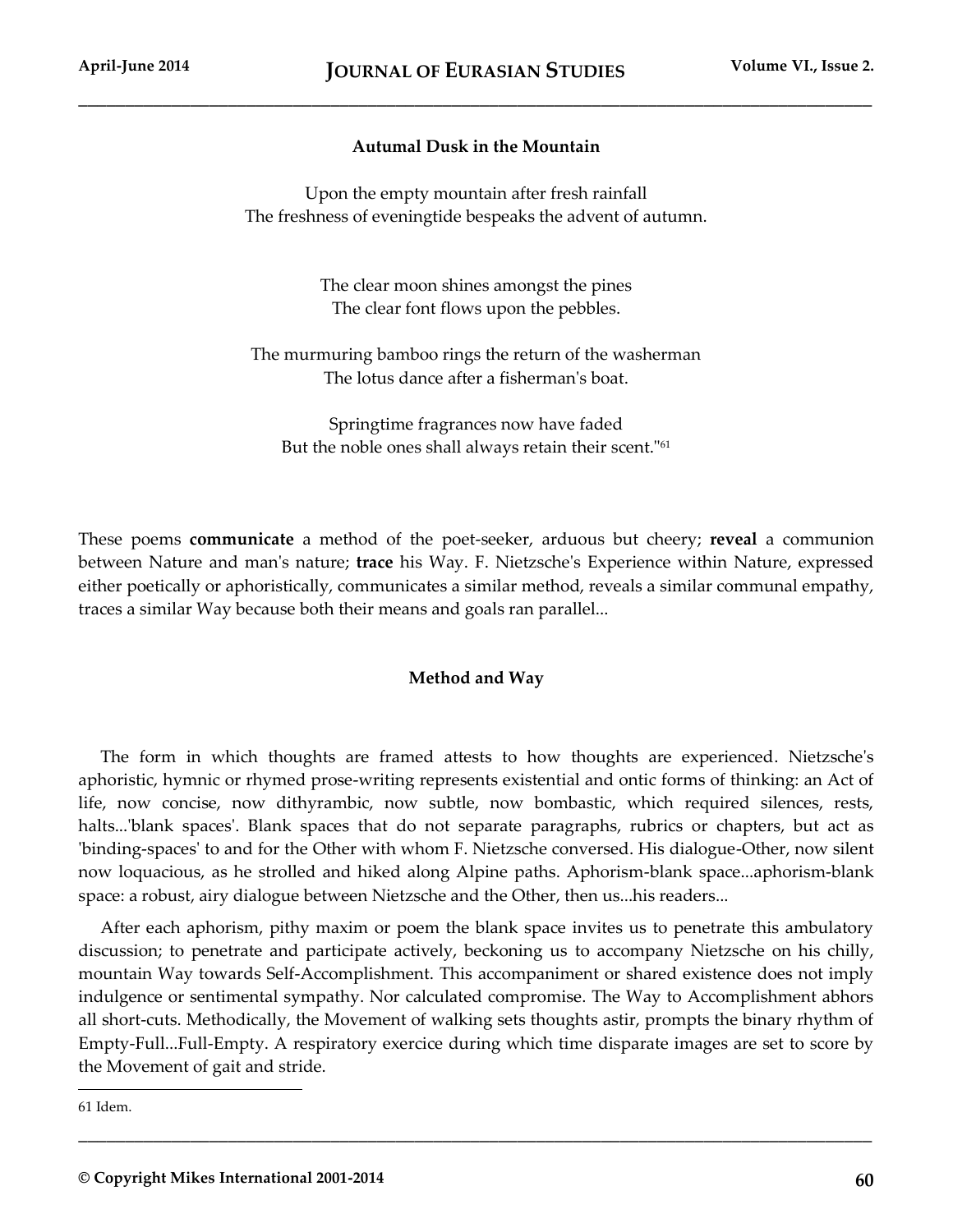The aphoristic form conveys the Movement of Existence which assumes that very form. A method of shared creation et mutual participation. We dialogue along with Nietzsche by 'filling in' the blank spaces, the 'emptiness' that drifts between the fullness of his aphorisms, by acting out our thoughts and imagination in cadence to the binary rhythm he has composed.

By 'acting out' we mean that our instinct grasps the *nature* of the dialogue, our intelligence measures the range and profundity of the binary composition and the ontological position it has posited. Our voice, which conjoins Nietzsche's, weaves a polyphonic thread -a *pedetentim-* which coheres all the movements into an ever-questioning, visible wisdom.

If we were only to browse through the *Dhammapada* we would entirely overlook the binary rhythm of the composition.<sup>62</sup> Every aphorism or *sûtra* exacts a silence or a halt to which our instinct and intelligence are cohered. To skip through an aphoristic work of any inspiration would break the thread of the thinking that has weaved the whole fabric. Similarly, to 'speed read' would blur and efface the blankspaces, heap up the *sûtras* or the aphorisms into a mass of noise or imageless words.

*Sûtra* means 'thought' in Sanskrit. A string of thoughts; a way of syntagmatically threading thought to thought whilst the listener or reader participates paradigmatically in the threading; his existence the woof of the poet-seer's warp. Laozi weaves the 1,189 hemistiches or versicles of his 81 poems on the same binary loom, achieving thus the Act of Communion between the wayfarer and the Way. The Act of 'repleting' what has been 'emptied' for us. From verse to verse and poem to poem the wayfarer sheds new light into the shades of willed discontinuity, and in doing so replenishes both his spirit and the spirit of the Way; becomes one with it...

To glean the spirit and sagacity of these writings, be they Nietzsche's or the Eastern sages', the wayfarer must fare with the poet-sage, must retrace and continue his steps, not in sheepish obedience, but in warrior intrepidity. For only a combative spirit will plunge into the emptiness and there link each thought to another, one by one, until the Way has been completely wended, the circle completely traced: again and again, each aphorism a singular, monadic presence circumscribed by the whole circle of thought. A permanent thought forming part of the total maninstream of the circular motion, moved by the wayfarer's breath, breathing new life into every blank space. Round and round: a constant circular interlacing rotation which demands of us that no aphorism, hymn, maxim or dithyramb be singled out or struck off the circle. The first responds to the second in the same way that the last responds to the first. The *Birth of Tragedy* responds to the *Untimely Meditations* as *Ecce Homo* responds to the *Gay Science* and *Thus Spoke Zarathustra*, which in turn responds to the *Birth of Tragedy*. Vedic hymns, Buddhist *sûtras*, Daoism, the Eternal Recurrence, all circumscribed within the ever-expanding and ever-contracting interlacing orbit of Existence. A method of Existence, of 'forming' one's Existence. A Way towards wisdom...

**\_\_\_\_\_\_\_\_\_\_\_\_\_\_\_\_\_\_\_\_\_\_\_\_\_\_\_\_\_\_\_\_\_\_\_\_\_\_\_\_\_\_\_\_\_\_\_\_\_\_\_\_\_\_\_\_\_\_\_\_\_\_\_\_\_\_\_\_\_\_\_\_\_\_\_\_\_\_\_\_\_\_\_\_\_**

<sup>62</sup> We are comparing forms of thinking, writing and existing, not the contents of the forms.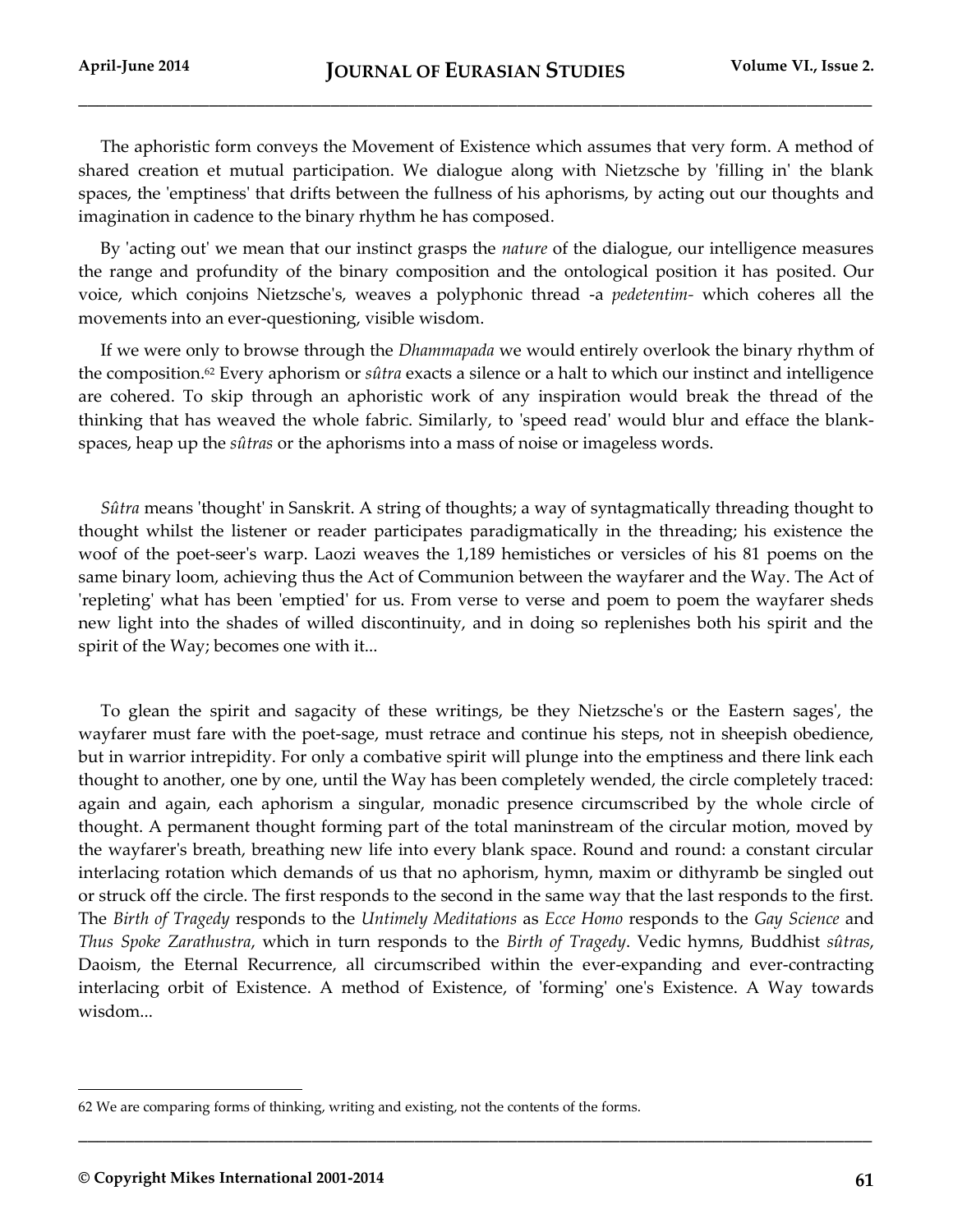## **Images and Figures**

Hegel believed that religions are image-built and philosophies notional-built. What about Daoism and Buddhism? What cannot be image-built in Chinese thought when Chinese *iconograms*<sup>63</sup> themselves iconically affect the vision of him who attempts to disclose or reveal his vision linguistically? The iconogram 'presents' the image of a thought. The *iconogram* for the word 'Dao' comprises a 'striding foot' to the left (the key: *bushpu*) of the head or principal *iconogram* 'dao' (or tao) 道. This iconic coalescence illumines the notion of an 'origin' that 'moves ahead' or 'walks forward'.

Indeed, the wayfarer thinks in reflected, interlaced images and expresses them in iconic narrative. Daoism believes that all images have been wrought from thoughts, these being Existence itself.<sup>64</sup> The figure of a dragon symbolizes the 'eternal becoming'; that Form which coils upon itself, coiling and uncoiling like billowy clouds scudding across the sky. The eternal Becoming in turn symbolizes the Great Migration which is the spirit of the Universe. The ancient seers knew all too well that the human mind (besides exceptions) could not seize and translate wisdom linguistically without iconic support, without figures. And contrary to what many may think, these images and figures were not mythological, created out of the poet's overstrung imagination: they were issued out of direct communion with the Divine, be He Creator or the Heavens. An iconic communion well-transfigured in the *Chinese Book of Transformations,* the *Yi Jing*.

The *Yi Jing* has been recognized as one of the earliest treasures of Eastern wisdom. But to penetrate this wisdom the seeker must learn to decipher the images that build the Figures of its wisdom.<sup>65</sup> The eight basic trigrams trace a series of figures consisting of three lines, full and/or broken. Each line embodies the image of a house in which there dwells eight fundamental images that prefigure, by way of the order of the Cosmos, future Events as inscribed in this cosmological order. The divination depends upon the pattern of the full and broken lines.<sup>66</sup> The eight fundamental images are: the Sky and the Earth. Thunder and Water. Mountains and Wind. Fire and Lakes. Each image possesses an attribute, and symbolically refers to a member of the family. For example, the name of the Mountain-image is 'immortality' ( $\dot{\mathbb{R}}$  gĕn) which signifies 'rest', and represents the youngest of a family (the third son). A Figure comprises a substance or a property, an image or topography, a family-name or genealogy. The Way to wisdom begins with the first eight trigrams and slowly reaches complex combinations of expanding constellations of Figures, emboldened by the seminal and multiplying images that shape them. This Way demands both cosmogonic and worldly sagacity. It demands of the seeker full

l

<sup>63</sup> We use the term *iconograms* in place of ideograms or characters.

<sup>64</sup> To translate primeval images into schismatic canon or narrow dialectics would thoroughly obstruct or confound communication. A banalization that would deprive them of the purity of that Form which reflects the truth of their revelation. Images expressed symbolically or tropologically permit the wayfarer to apprehend instinctively the meaning of these imagesymbioses, then ruminate them as they are repeatedly read or heard. One must learn to think again in pictures as Ananda Coomaraswamy repeatedly stated!

<sup>65</sup> These figures have not evolved out of ancient Chinese pictograms. See Richard Wilhelm and Etienne Perrot, *Yi Jing,* Librairie de Médicis, 1973.

<sup>66</sup> The figures are formed by tossing or throwing down plant stems (achillea millefolium) or bronze coins, materials especially used for *Yi Jing* divination rites.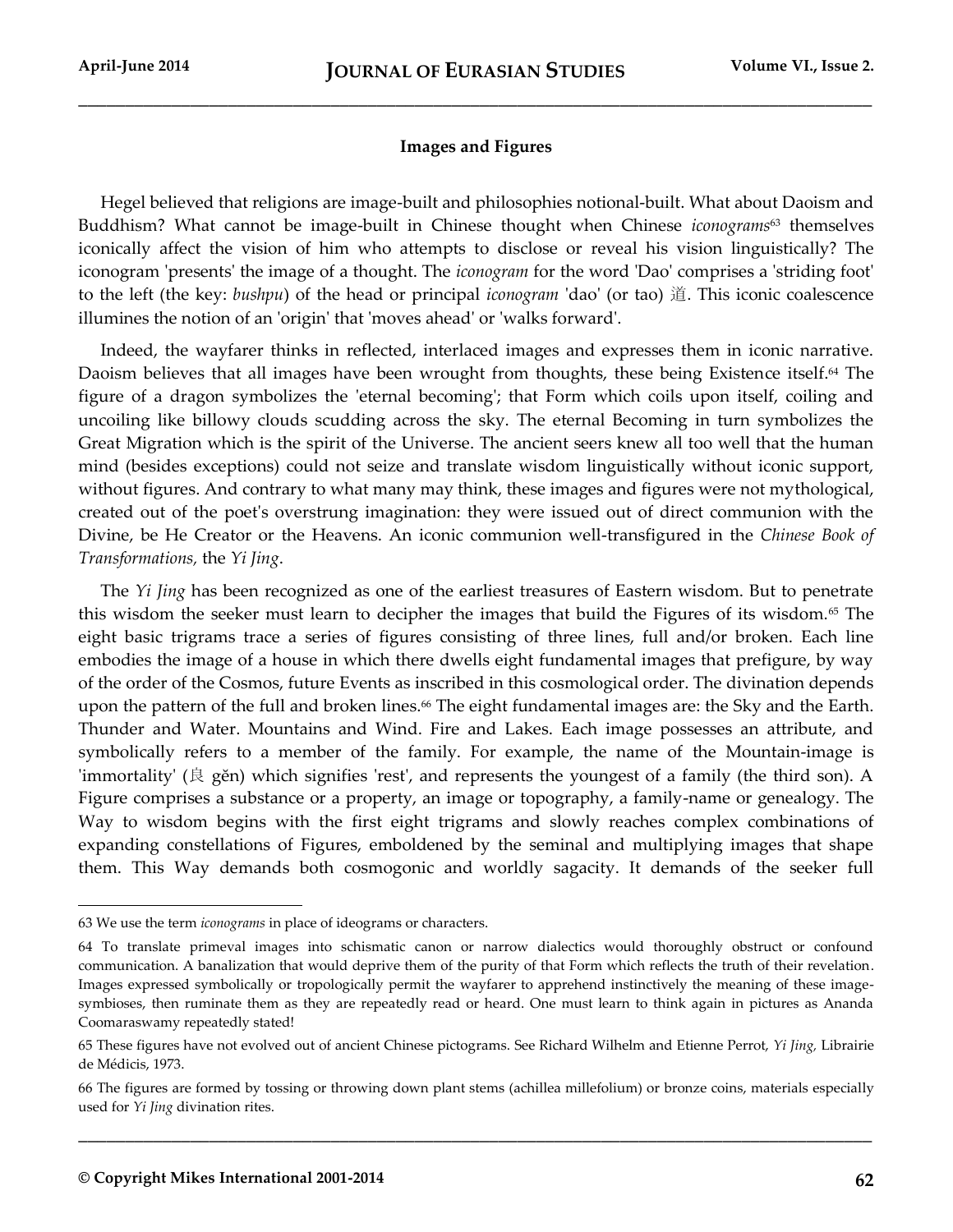existential participation. If not, *Yi Jing* would at best satisfy intellectual curiosity, at worst, provoke hostility in those who confound and abuse tawdry thaumaturgy, witchcraft and wisdom...*Yin Jing*, when sincerely exercised, contains extraordinary knowledge of the Cosmos and Man's place on earth because the properly interpreted images and figures unveil not noumena but phenomena in whose continual transformations, when in contact with those who perceive and accompany them, forge a wisdom which responds to the vital needs of Him who seeks knowledge. Not the 'thing-in-itself' but the thing as it is unveiled or revealed to us. A Reality, thus, of images and figures read out of transforming phenomena. F. Nietzsche's existence, on which his *oeuvre* has been built, stands testimony to the Reality of this *Perspektivismus*...

Zarathustra is a symbiose of Oriental wisdom and F. Nietzsche's method or 'style of life'. Zarathustra's Way to wisdom posits phenomena as a reality to be read tropologically. A thinking pattern which *incarnates* abstract notions, *enlivens* them for the purpose of overcoming the obstacles of life, *illumines* the Way of Self-Accomplishment, practically. Zarathustra descends his mountain after ten years of solitude and contemplation. He spoke thus to the people:

"*Ich lehre euch den Übermenschen*: Der Mensch ist etwas, das überwunden werden soll, was habt ihr getan, ihn zu überwinden?"<sup>67</sup>

Throughout Hindu, Buddhist and Daoist history the Figures of higher or sublime men pepper the pages of their writings. Brahmanic priests,<sup>68</sup> hermits, monks, pilgrims...the Eight Immortals.<sup>69</sup>It must be said , however, that the majority of these Figures of wisdom, according to Eastern lore, are divinely or religiously inspired and bound: Zarathustra openly purports neither Creator nor divine Creation. Yet, Zarathustra and the Eastern higher men followed similar Paths towards Self-Accomplishment; namely, asceticism, solitude in the mountains or forests, stern self-examination, and especially selfexperimentation. They all shared the will of Self-overcoming by way of weighing the limits of man's physical and mental capacity or aptitude. This being said, the higher men of the Orient explore the arcane realms of Being guided by God, a Divinity or a Guide. Zarathustra's explorations and penetrations reject any theological pilot.

Zarathustra stands testimony to a transfiguration of the Will to Power. One that had been gradually developing or taking form in Nietzsche's own life and writings since his *Untimely Meditations*: The Figure of an hypothesis, nonetheless, drawn after a myriad of Self-Accomplishing Acts: "

l

<sup>67</sup> Vorrede 3.

<sup>68</sup> We believe Ramakrishna to be one of the higher men in the History of Ontology, having experienced three religions (Hinduism, Islam and Christianity). His Self-Accomplishment, inaccessible to the majority of men, remains a model of an ontotheological existence.

<sup>69</sup> The Daoist aspires to immortality, and long life is a sign of immortality. As Zhuangzi notes; one must love life and live a long life. The perfection of one's life, synonymous of Self, means abiding by one's 'natural' propensity, and by Nature's 'natural' beauty. The higher men of Daoist faith pretended to concoct pills and elixirs to attain the state of immortality.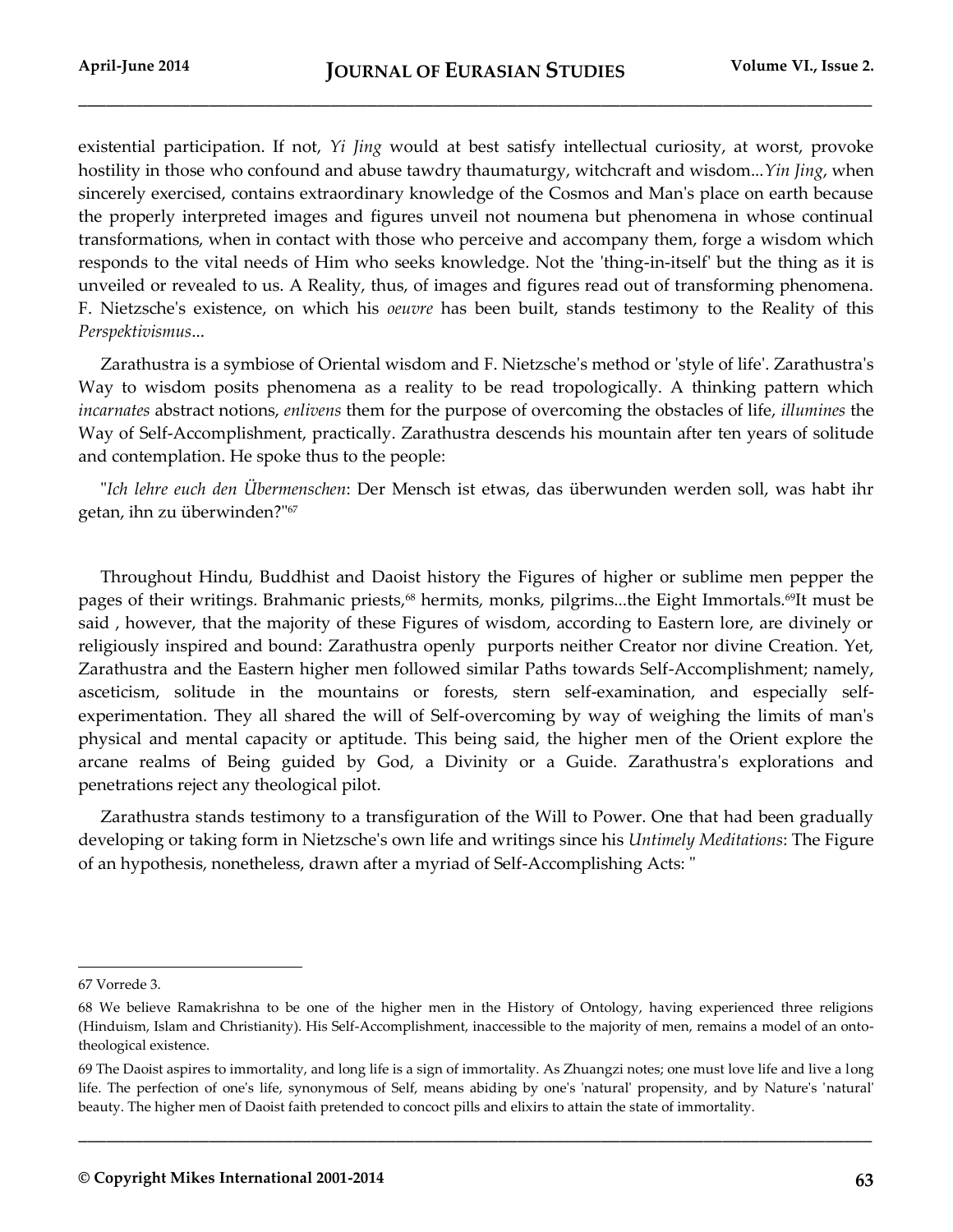"Und dies Geheimnis redets das Leben selber zu mir: 'Siehe', sprach es, 'ich bin das, *was sich immer selber überwinden muss*'.

'Nur, wo Leben ist, das ist auch Wille: aber nicht Wille zum Leben, sondern- so lehre ich's dich- Wille zur Macht!'

Vieles ist dem Lebenden höher geschätzt als Leben selber: doch aus dem Schätzen selber heraus redet- der Wille sur Macht!"<sup>70</sup>

Abundant over-flowing life transmits the Overman's essential message to mankind.

Abundant life means full of power for and of life. An unleashed power, yet mastered, bridled, sublimated. And once at that zenith of elevation, this Will is nourished and cultivated by the further need to overcome. The Will to Power, unlike a theological striving towards Godhood, or an ultimate metaphysical fusion with Being, hypothesizes endless circular states of elevation, infinite fusions with the Other; a sort of timeless circumambulating summit-striving 'within' one's Self and 'without' (the Voyage). Virtually accessible, but unrealistic, the Will to Power alternatively provides and drains the strength required for ceaseless overcoming. Plateau by plateau, summit by summit the wayfarer rises into regions where the thinning air forces him to lengthy halts. Where the 'end' of his toiling appears like a mirage: so close yet so far. And yet, Nietzsche's Will to Power elucidates a finality to attain for the higher men, although it may seem to us that this ever-turning wheel, of which we are now the hub now the spoke, spins without respite, and at times without reason! Nietzsche's Eternel Recurrence is no theory of the Absurd. The Will to Power measures its potentiality by the quantity of strength stored and exerted by the wayfarer. An effort unburdened by a 'goal',<sup>71</sup> the toiler circumambulates *pedetentim* in unrelentless Self-Accomplishing, in ceaseless Becoming until he becomes what he is; he unites in coalition with his Being, and thus ceases to wend, to strive, to toil...

Zarathustra incarnates the Eternal Recurrence. A Figure of a concentric, ever-rotating wheel whose form, and to a certain extent, function, can be compared with the Buddhist Wheel of Life, the *Cakra*. Zarathustra declares:

"'Siehe', sprache ich weiter, 'diesen Augenblick! Von diesem Torwege Augenblick läuft eine lange ewige Gasse *rückwärts*: hinter uns leigt eine Ewigkeit.

Muss nicht, was lauften *kann* von allen Dingen, schon einmal diese Gasse gelaufen sien? Muss nicht, was geschehn *kann* von allen Dingen, schon einmal geschehn, getan, vorübergelaufen sien?

Und wenn alles schon dagewesen ist: was hältst du Zwerg von diesem Augenblick? Muss auch dieser Torweg nicht schon-dagewesen sein?

l

<sup>70</sup> *Also Sprach Zarathustra* (Von der Selbstüberwindug).

<sup>71</sup> We distinguish between 'finality' and 'goal'. The sages of the East strove for both eternity and immortality, a lasting image of mortal MAN remains in the minds of mankind as ONE slipped into the realms of the Creator's kingdom or Heavens for ever...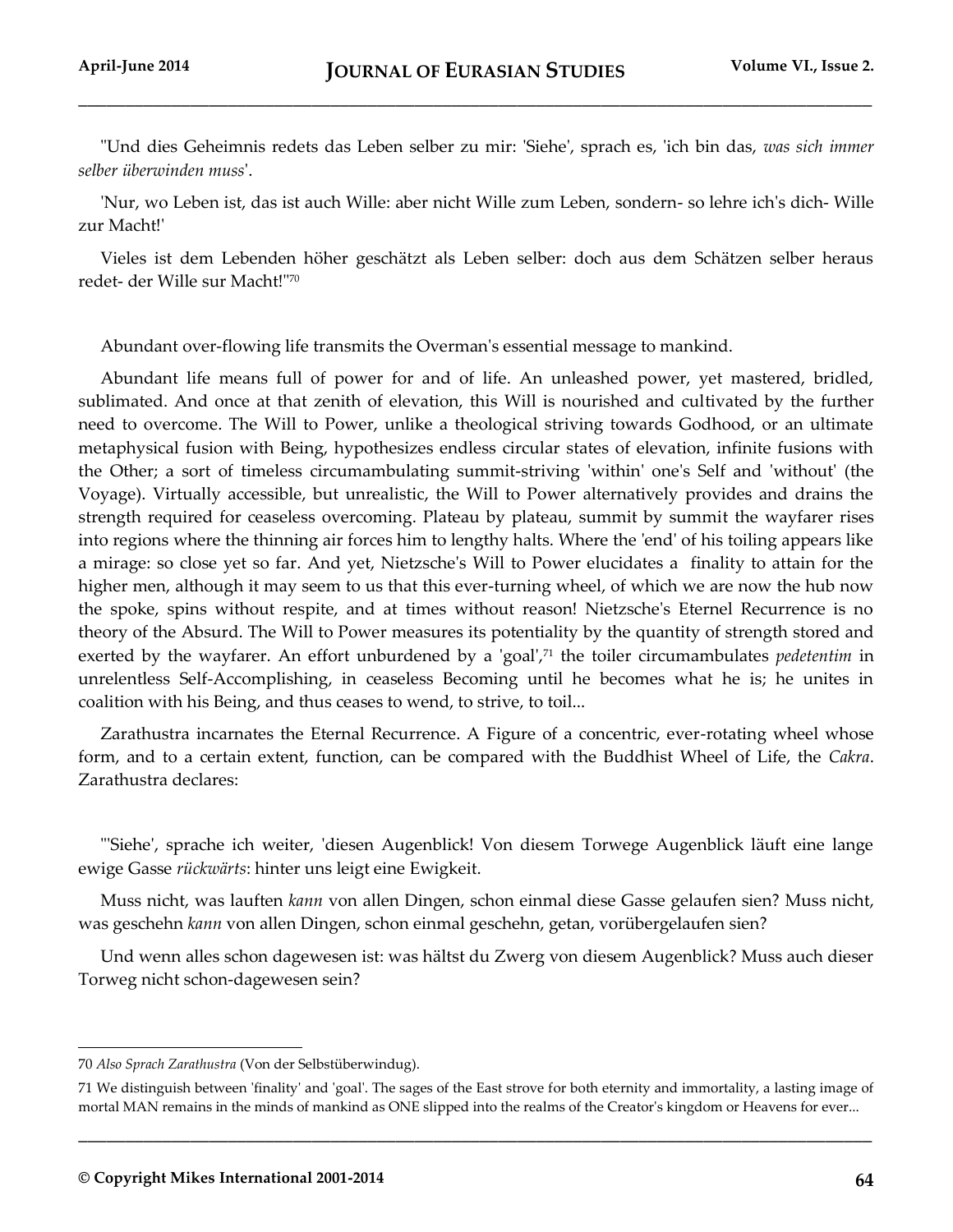Und sind nicht solchermassen fest alle Dinge verknotet, dass dieser Augenblick *alle* kommenden Dinge nach sich sieht? Also- -sich selber noch?

Denn, was laufen *kann* von allen Dingen: auch in dieser langen Gasse *hinaus-muss* es einmal noch laufen!-

Und diese langsame Spinne, die im Mondschein kriecht, und dieser Mondschein selber, und ich und du im Torweg, zusammen flüsternd, von ewigen Dingen flüsternd-müssen wir nicht alle schon dagewesen sein?

-und wiederkommen und in jener anderen Gasse laufen, hinaus, vor uns, in dieser langen schaurigen Gasse- müssen wir nicht ewig wiederkommen?- 72

This moment. This 'glance (blink) of the eye'<sup>73</sup> equates to every moment in History, eternally linked because eternally present: the Momentary Now of which the Past and Future are an inseparable part.<sup>74</sup>

As such, Time is infinite, without beginning or end, progress or evolution. Time, like truth, runs no straight line. The dwarf says to Zarathustra: "Alle Wahrheit is krumm, die Zeit selber ist ein Kreis."<sup>75</sup>

To which Zarathustra adds by drawing the figure of a wheel: 'Alles geht, alles kommt zurück; ewig rollt das Rad des Seins. Alles stirbt, alles blüht wieder auf, ewig läuft das Jahr des Seins."

And still further down: "In jedem Nu beginnt das Sein; um jedes Hier rollt sich die Kugel Dort. Die Mitte ist überall. Krumm ist der Pfad der Ewigkeit."<sup>76</sup>

Man's existence revolves and is conditioned by these ever-spinning revolutions. Oriental thought and Nietzsche's do not posit or affirm an eschatological concept of existence. The notion of an 'edge of time' does not figure in either Nietzsche's or Eastern wisdom.

The Buddhist *cakra* represents *dharma* -the law-, which at the Dawn of Buddhism symbolized the Buddha Himself. According to *dharma*, Time and the possibilities of existences are endless. Becoming is thus virtually limitless. An individual is susceptible of becoming someone or something else within the

**\_\_\_\_\_\_\_\_\_\_\_\_\_\_\_\_\_\_\_\_\_\_\_\_\_\_\_\_\_\_\_\_\_\_\_\_\_\_\_\_\_\_\_\_\_\_\_\_\_\_\_\_\_\_\_\_\_\_\_\_\_\_\_\_\_\_\_\_\_\_\_\_\_\_\_\_\_\_\_\_\_\_\_\_\_**

<sup>72</sup> *Also Sprach Zarathustra* (Vom Gesicht und Rätsel).

<sup>73</sup> In Buddhist metaphysics, *nimeşa* 'glance' and *nimişa* 'twinkling of an eye' (one of the names of God) respond with semantic and functional precision to Nietzsche's *Augenblick*!

<sup>74</sup> Or the **Instant Moment** (*khaņa* in Hindu metaphysics) when differentiating between time (period) and Time (eternity). Indeed, the Eternal Present is that 'glance of the eye', and in that glance the Past and Future converge, simultaneously. "'Du gelfällst mir, Glück! Husch! Augenblick!" so wolltet ihr *alles* zurück!'" (*Al*s*o Sprach Zarathustra)* And further down: "'Noch einmal,' des Sinn ist 'In alle Ewigkeit!' singt, ihr höheren Menschen, Zarathustra Rundgesang!'" Idem (Das trunkne Lied 10 and 12). One will observe in many Buddhist temples in India or China the 'three Buddhas' seated on their respective thrones: to the left the Buddha of the Past, to the right He of the Future and in the centre the Buddha of the Present. This spatial representation of Time discloses the presence of **the** Buddha: He seated before us in the centre of the main hall, round whom all Movement and time converge and pivot: the *Instant Moment*, not a period of time but Eternity...

<sup>75</sup> Idem (Vom Gesicht und Rätsel).

<sup>76</sup> Idem (Der Genesende 2).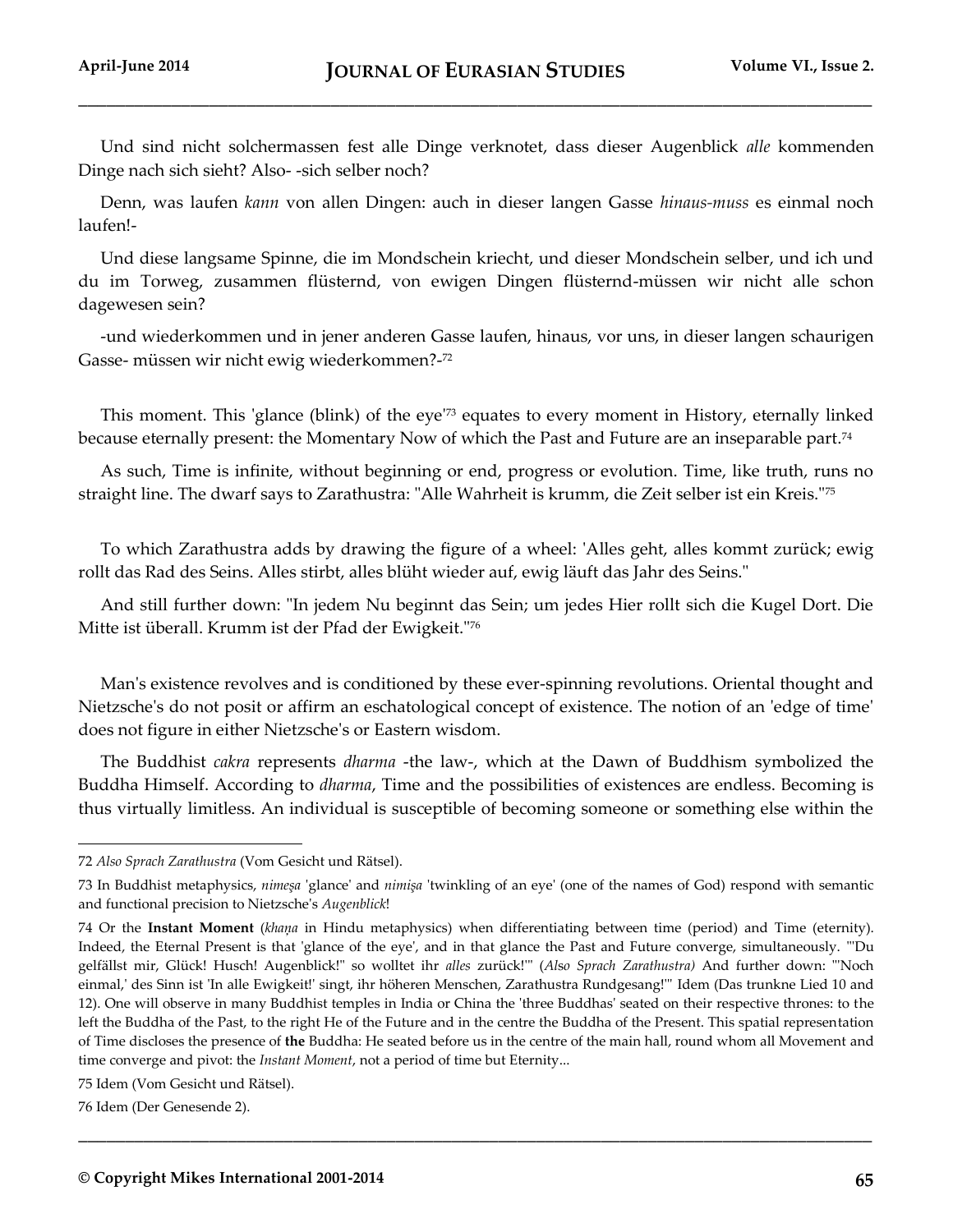cycle of spins of the Wheel until his acts (karma), adjudged good, deliver him from the bonds of mortality, lift him outside the eternal spin where he then joins the moon-infused Buddha of the golden nimbus in *Nibbana*...

The Buddhist Wheel of Life depicts a world of phenomena. It regulates Buddhist society. For this reason *cakras* are painted on the outer walls of temples and not inside the halls where the Buddha sits peacefully, freed from the Wheel of Rebirths. For the inner temple is a lieu of peace...

In Sanskrit *samsarâ* signifies the infinite cycle or circle of rebirths, girated by the laws of cause and effect, all phenomena being transitory. Nietzsche's image of the Eternal Recurrence concurs nicely to the contours of the Indian *samsarâ:*

"Aber der Knoten von Ürsachen kehrt wieder, in den ich verschlungen binder wird mich wieder mich wieder schaffen! -Ich selber gehöre zu den Ürsachen der ewigen Wiederkunft.

Ich komme ewig wieder, mit dieser Sonne, mit dieser Erde, mit diesem Adler, mit dieser Schlange*nicht* zu einem neuen Leben oder besseren Leben oder ähnlichen Leben:

-ich komme ewig wieder zu diesem gleichen und selbigen Leben, im Grössten und auch im Kleinsten, dass ich wieder aller Dinge ewige Wiederkunft lehre-".<sup>77</sup>

Be that as it may, we should observe an important functional divergence: Nietzsche's image of a circle, although it does conceive of infinite Time, also envisions, notwithstanding, a fixed number of possibilites, or states of events. This would suppose that in any given moment an Act or an Event could occur exactly as it had previously occurred, again and again in unceasing occurrence. Nietzsche asks us to bear this eternal occurrence of the Same with cheer and joy; it is his *amor fati*:

"-ihr Ewigen, liebt sie ewig und allezeit: und auch zum Weh sprecht ihr: vergeh, aber komm zurück! *Denn alle Lust will-Ewigkeit*!"

And further down: "Lust will *aller* Dinge Ewigkeit, *will tiefe, tiefe Ewigkeit*!"<sup>78</sup>

No Buddhist, however intoxicated with joy, would exhalt over the idea of a never-ending rotation without a slight glimmer of *Nibbanal* escape! Buddhism grants the toiler this deliverance, however remote *Nibbana* may appear. But as we mentioned above, Nietzsche's Eternal Reccurence understood neither Creator nor divine Creation; an ontological Figure that appears to absorb theological and

**\_\_\_\_\_\_\_\_\_\_\_\_\_\_\_\_\_\_\_\_\_\_\_\_\_\_\_\_\_\_\_\_\_\_\_\_\_\_\_\_\_\_\_\_\_\_\_\_\_\_\_\_\_\_\_\_\_\_\_\_\_\_\_\_\_\_\_\_\_\_\_\_\_\_\_\_\_\_\_\_\_\_\_\_\_**

<sup>77</sup> Also Sprach Zarathustra (Der Genesende 3).

<sup>78</sup> Idem (Das trunkne Lied: 10).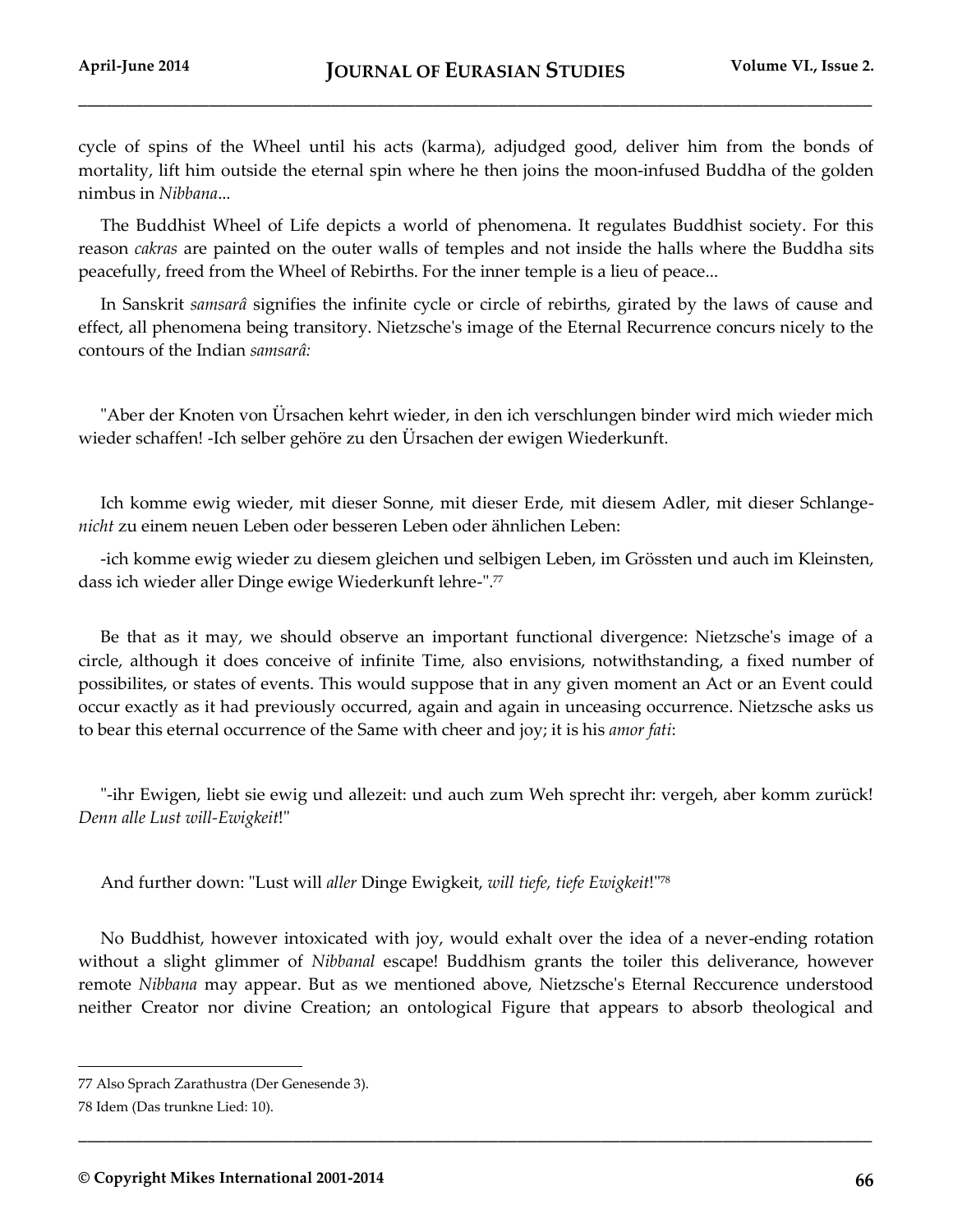metaphysical concepts of Man, his world and even God.<sup>79</sup> The Eternal Recurrence illustrates one of Nietzsche's most profound thoughts, albeit it be philosophically or logically untenable. But transfigurations of mental concepts, whose complex abstraction, if not emboldened iconically or envisaged, would either be misunderstood or misrepresented.<sup>80</sup> Unlike philosophy, wisdom makes one think in images. A medium of attaining and transmitting truth, whatever cultural figure it projects. In both Oriental and Nietzsche's Ways to wisdom, images and figures supercede the unwavering logic and precarious syllogistics of philsophical systems whose obsessional quests for efficiency (and not necessarily truth!) demand more and more compromises, exclusions, indulgence...especially selfindulgence, that which the Eastern sages ignore and which Nietzsche loathed...

# **Poetry and Wisdom**

Poetry creates an iconic narration whose visions infer a wisdom. For this reason all sacred writings are *Denkgesang* 'chanted thoughts', which chant a vision of the world, a *Weltanschauung*: hymns sung or chanted to the forms of life snatched from Chaos (Creation). Wisdom teeming with tropes and figures because the poet-sage, spontaneously and with natural liberty, attempted to depict that very moment of Creation taking form, seized from images that were communicated to him; images slowly transpiring into Being, the Being gradually Becoming again and again until it reunites with Being...at its designated hour...

In the sacred writings of the Orient, poetic prowess and wisdom are synonymous. The *Rg. Veda* comprises 1,028 hymns of a complicated puzzle of paradoxes, riddles, enigma and paraboles, versed in colourful tropes and figures to ease the toilsome task of rational comprehension, of memorization; to sweep away any illusion of facile interpretation. It paints the picture of the original principal, albeit no ink could ever engrave this image, and like a puzzle, the seeker must put the pieces in their proper place; namely, reconstruct its Primal Unity...

Alliteration, assonance and ritualistic formulaic expression are the sage-poets' hoary method of mnemotechnics. Daoist, Buddhist and Hindu poetry pose questions of an ontological and existential nature, whose responses, far from being 'buried' under a heap of bewitching images or confused incantations, appear on the surface as insolvable. Wisdom does not preach; it poses problems to be weighed. By medium of a droned rhythm, acting as a mnemotechnic device, word-pictures gradually form in the chanter's mind. Not heaps of images, helter-skelter, but bold and bright ones, analogically preparing the Way for communion with the Divine. Wisdom begins with a shared image, conjured and transmitted by intelligence and instinct, poetically borne.

**\_\_\_\_\_\_\_\_\_\_\_\_\_\_\_\_\_\_\_\_\_\_\_\_\_\_\_\_\_\_\_\_\_\_\_\_\_\_\_\_\_\_\_\_\_\_\_\_\_\_\_\_\_\_\_\_\_\_\_\_\_\_\_\_\_\_\_\_\_\_\_\_\_\_\_\_\_\_\_\_\_\_\_\_\_**

<sup>79</sup> Nevertheless, when Zarathustra annonces the death of God this does not deny His existence. Daoist Time comprehends the world through Creation alone. Beings are thus reversible, and as such, without remorse, decompose and die. All things grow and decline and finish only to begin anew. It is a Time and World of ceaseless transformations, or in the mouth of Nietzsche, Becomings...

<sup>80</sup> For this reason Buddhist followers began to represent the Buddha iconically, initially prohibited, lest His image be tarnished by those credulous of the Buddha's divinity, and whose unclean thoughts might have produced sullied representations of Him.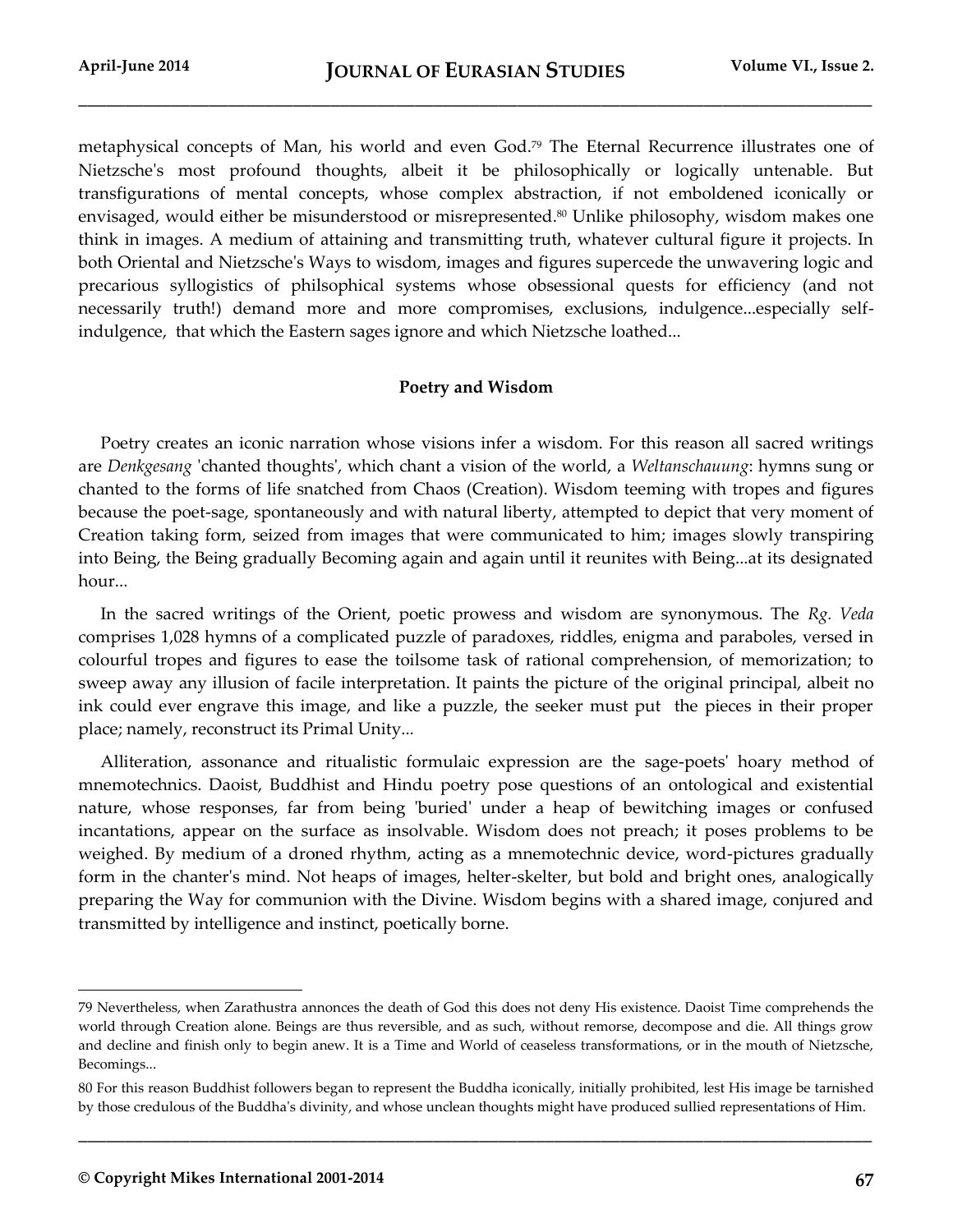Wisdom has always been chanted and written in poetic form because existence cannot be apprehended by dialectics or paradigmatic argumentation alone. The contingencies of existence make no allowance for deterministic programmation. To measure the rhythms of wisdom requires intuition, exposure, perspicacity and broad-mindedness: it especially requires Faith! Without Faith there cannot be communal rhythm, and without rhythm there can be neither wisdom nor poetry! F. Nietzsche makes mention of this Rhythm in the *Gay Science*:

"Es sollte vermöge des Rhythmus den Göttern ein menschliches Anliegen tiefer eingeprägt werden, nachdem man bemerkt hatte, dass der Mensch einen Vers besser im Gedächtniss behält, als eine ungebundene Rede; ebenfalls meinte man durch das rhythmische Tiktak über grössere Fernen hin sich hörbar zu machen; das rhythmisirte Gebet schien den Göttern näher an's Ohr zu kommen."<sup>81</sup>

Words appear simple. But not their meaning. There may not be a 'reasonable' sense behind an image, but there certainly is a 'reason' for it. Parables oblige the listener or the reader to think and reason analogically because the sage-poets understood that direct communication with the Divine was reserved for those who had wended most of the Way. Again, wisdom demands of us to reason in images and to think analogically.

Language being an incrusted metaphor, to rationalize it would drain its essentiality; namely, render not the invisible, theologically impossible, but tear the *veil of invisibility* that obstructs our vision of the world because the world appears all too intimate to us, all too familiar! This tearing of the *veil of invisibility* constitutes one of the greatest wisdoms man could ever possess; it draws the curtains on our own worldly blindness...

F. Nietzsche in *Thus Spoke Zarathustra*, for example, illustrates the abstract of the notional with the use of common, everyday idioms; ordinary down-to-earth images: the 'sage or genuis' a Camel, the 'freespirit' a Lion, the 'spirit of vengeance' a Tarantula. 'Low, mean, base' is framed by the figure of a Dwarf. The 'revaluation of all values' drawn as a Hammer. 'Im Fluss', Becoming, "...mit festen Füssen stand..." is Destiny...<sup>82</sup>

In the *Daodejing* (poem 29) the 'world' is a *sacred vase*. 'Universal illumination' finds form in a *moon reflected in limpid waters*. 'Wandering freedom' is illustrated in *illumined white clouds*. In other Chinese poetry the 'mortal world' is likened to *red dust*.

In the *Rg. Veda* the 'chariot driven forward' signifies *sacrifice*, a 'bird' *the sun,* 'butter' *the flow of life*, an 'abyss' *might*, 'the manes of a horse' *the rays of the sun*, a 'cow' *inspiration* or *wealth*, both material and spiritual.

**\_\_\_\_\_\_\_\_\_\_\_\_\_\_\_\_\_\_\_\_\_\_\_\_\_\_\_\_\_\_\_\_\_\_\_\_\_\_\_\_\_\_\_\_\_\_\_\_\_\_\_\_\_\_\_\_\_\_\_\_\_\_\_\_\_\_\_\_\_\_\_\_\_\_\_\_\_\_\_\_\_\_\_\_\_**

<sup>81</sup> Die Fröhliche Wissenshaft, 84.

<sup>82</sup> Also Sprach Zarathustra (Von der Seligkeit wider Willen).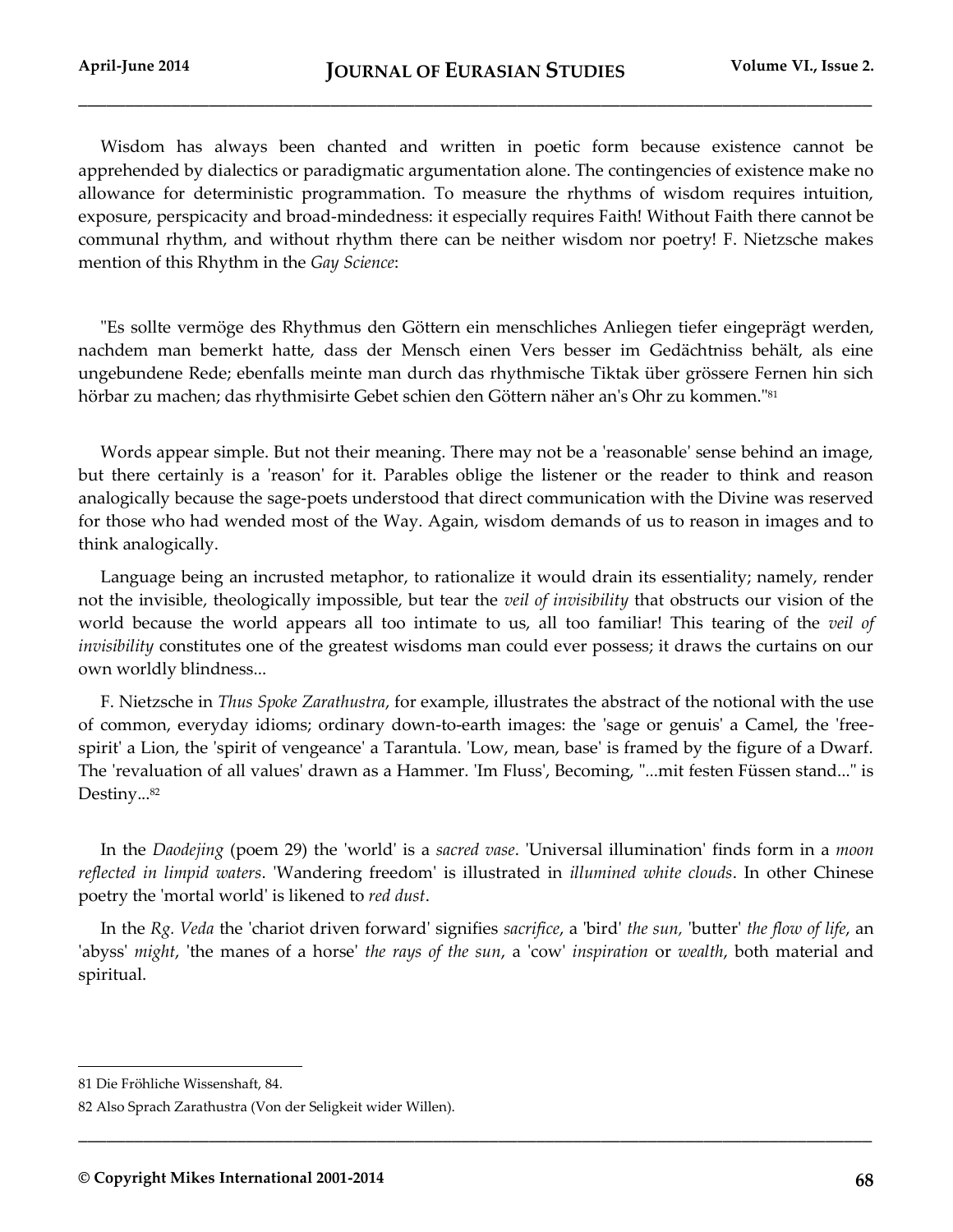In the *Dhammapada* a 'castle' depicts *old age*, 'a royal chariot' *the world*, the 'moon as a path of stars', *intelligence*. 83

Scores of metaphors and similes which transform abstract thought into tangible images and figures meant to captivate, to move, to draw out so as to draw in. The style in which the *Gay Science*, *Thus Spoke Zarathustra,* the *Twilight of the Gods* or *Ecce Homo* were written, be it essay, poem, aphorism, maxim or epigram, defies any attempt to rationalize or systematize the pattern of thought-images. Bouncy and airy, mocking here, biting there, Nietzsche's method stems from a prolonged contact with his everexploring Self, striving to become what he is! The poetic verve of his works stands testimony to this dramatic communion. If Zarathustra puzzles us with witty riddles and irksome enigmas that is because the author did not deprive himself the pain and joy of painting these images for us to grasp and penetrate, so that we too could benefit and learn from them.<sup>84</sup> Now we are not insinuating that Nietzsche purposely wished to bewitch or enchant his readers with wily figures and crafty images. But he, digging deep to conjure up the images exploding out of artistic creation worthy of this vision, might have been bewitched by them! The poet-seers of the *Rg Veda* crowded strange, mysterious zoological and botonic figures into verse and hymn in order to 'translate' into a communicable language the divine knowlege that they had seen and comprehended. That surging moment which gives form to the formless should not be read as some poetic exercise! It is the human mind attempting to fathom the inky depths of the Other's Dawning, intellectually...

The rhythms that the poet-seer seizes in this vital moment of Dawning unconditionally demand the seizing and surfacing of our own life rhythms, however subterranean their rhythmic veins may run deep within us. These rhythms, when surfaced and cultivated, bear us closer to wisdom. Bear us closer to Poetry, however *unheimlich* or exalting! The ancient and modern poet-seers cultivated these image-filled rhythms. In the vast solitude of Shangdong, Sichuan and in the Alpine mountains, Dao wisdom and Zarathustra were wrought. Each verse, aphorism or hymn in harmony with the frosty forest air and

83 Dhammapada, XI, v. 5, XIII, v. 5, XV, v. 12.

l

<sup>84</sup> In his book *My People and My Country,* 'Beijing 2000), Lin Yu Tang mentioned in passing that Zhuangzi (-350-275) was the Nietzsche of the East. An interesting comment in itself because certain scholars and writers have readily compared Zhuangzi with Kant (Fung Yu Lan and Henri Michaux). Lin Yu Tang's comparison appears justified when we juxtapose their respective Ways of Self-Accomplishment of which overcoming effects a criterion to existence. Nietzsche's "Pain, too, is a joy...Have you ever said Yes to a single joy?...then you said Yes, too, to *all* woe. All things are entangled, ensnared, enamored." (*Thus Spoke Zarathustra,* book 4, 19 translation Walter Kaufmann) is commeasurate to Zhuangzi's peace of soul whose quintessence reposes upon the indifferentiation between life and death, good and evil, happiness and unhappiness. For both thinkers, if oppositions are fundamentally necessary, their constant mutation and transformations interrupt or dissolve any fixed, intransient dichotomy. Especially commeasurate is their style of writing: neither exposes his thinking discursively, but by way of illustration, be it allegorical, metaphorical or, in the case of Zhuangzi, mystico-religious. Masters of their languages, their poetic prose, richness of vocabulary, wit and irony make their books veritable works of art, fascinating to read but thorny to interprete, whose mainstream rhythm divulges a nomadic thought, intimate to their philsophy of life. Both thinkers, too, condemn the conscious limiting or narrowing of a word's meaning, simplified to strict, pragmatic needs, whose imprisonment reflects the prejuidice, tyranny and ignorance of those who refuse to 'breathe life' into words. Who stigmatize their infinite polysemic forces. Zhuangzi's enonciation/silence binary rhythm of thinking (the Daosist's full/empty rhythm) and writing appears analogous to Nietzsche's enonciation/blank space rhythmic style of thinking and writing. Finally, both were robust walkers whose slow, ambulatory stride incited and fashioned latent thoughts into images and figures. See our study: *The Nomadic Thought: Friedrich Nietzsche and Zhuang Zi -Divergences and Convergences-* in Nietzsche-Studien N° 33 pp. 237-277 Berlin.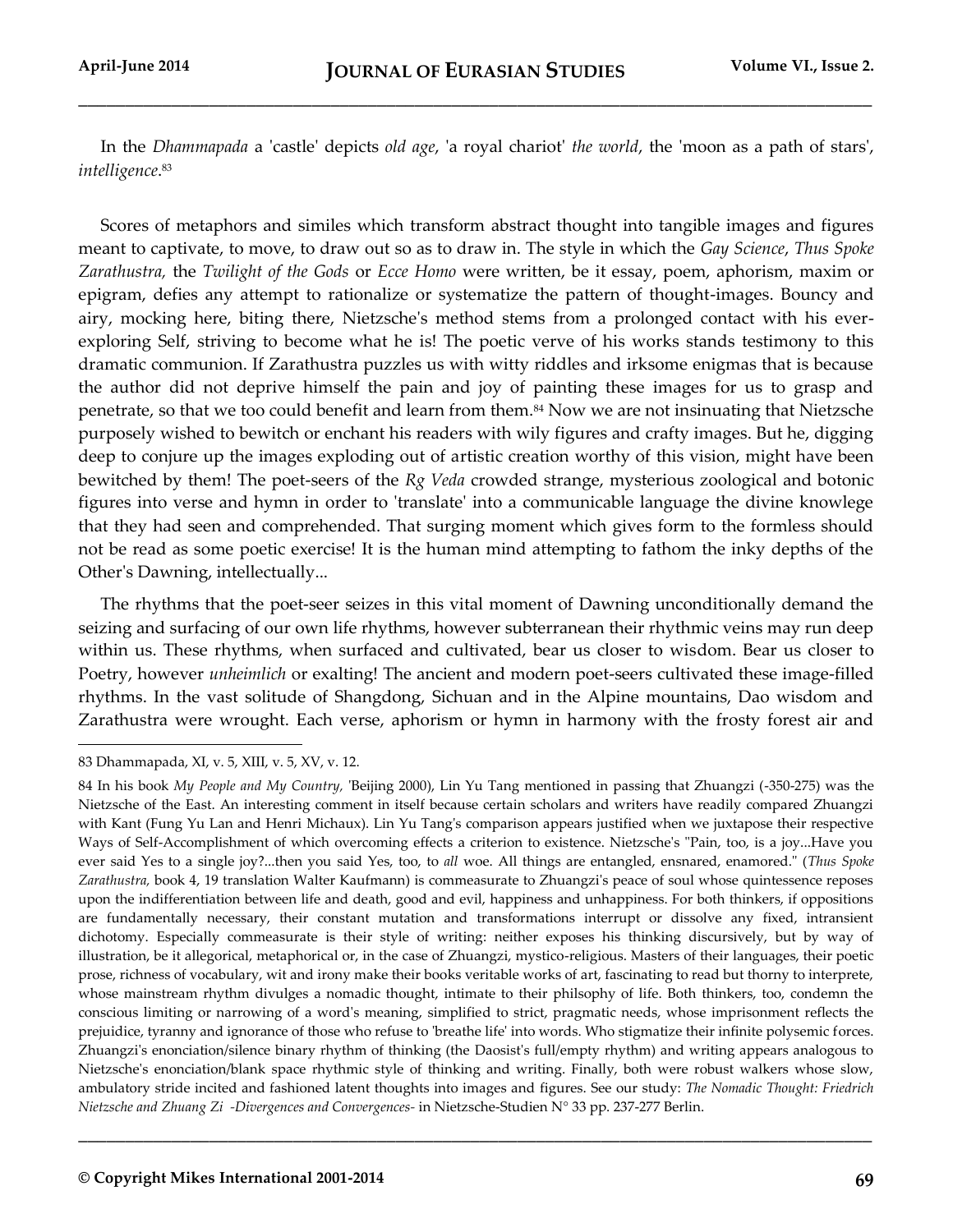winds, the babbling of icy brooks. Oftentimes, we scent the fragrance of strong brew rising from these ruddy rhythms. We catch a peek at the gaiety of winebibbing. Indeed, intoxication has always been the royal road towards that point of Dawning, the seizing of it and the birth-pangs of its transmission. The Daoist poets made no metaphor of this: those denizens of Chinese mountains drank strong wine and made merry under the waxen moon as they composed their verses. Wine invigorates, fortifies, inspires, opening the spirit to ecstasy and perception, ridding it of worldly cleavages so that it may reunite with Chaos, returning thus to its primal source: Nature.

Li Bo (701-762), Chinese poet of the Tang Dynasty, affords us his best verses under the spirituous effects of wine. Here are a few verses from

# **Solitary Libation under the Moonlight**

"Amongst the flowers, a bowl of wine I drank all alone, friendless. Raising my cup I invite the moonlight Here, my shadow before me; we are three The moon, alas, knows not how to drink."<sup>85</sup>

In the poem *Wine Offering*, the wandering poet compares the waters of a river that disappear into the sea with the brevity of human existence. And such being the case, a man should not haggle over the price of a bowl of wine:

> "Bring on the wine, the bowl should not stand idle! Truely I sing a song for you. I beg you, lend an ear, listen to me! Bells, drums, divine dishes mean nothing to me! I only long for a long drunkenness, never again to be sober."<sup>86</sup>

In our last example, Li Bo engraves the epitaph of a talented distiller of wine:

"The old Li, in the ralms of shadows, Still distills his wine. But there, Li Bo is not! To whom shall he sell his wine?"<sup>87</sup>

**\_\_\_\_\_\_\_\_\_\_\_\_\_\_\_\_\_\_\_\_\_\_\_\_\_\_\_\_\_\_\_\_\_\_\_\_\_\_\_\_\_\_\_\_\_\_\_\_\_\_\_\_\_\_\_\_\_\_\_\_\_\_\_\_\_\_\_\_\_\_\_\_\_\_\_\_\_\_\_\_\_\_\_\_\_**

<sup>85</sup> Yu Shou Zhen: *Tang Shi San Bai* (300 Tang Poems), verses 1-5. Our translation. 86 Idem, verses 12-16.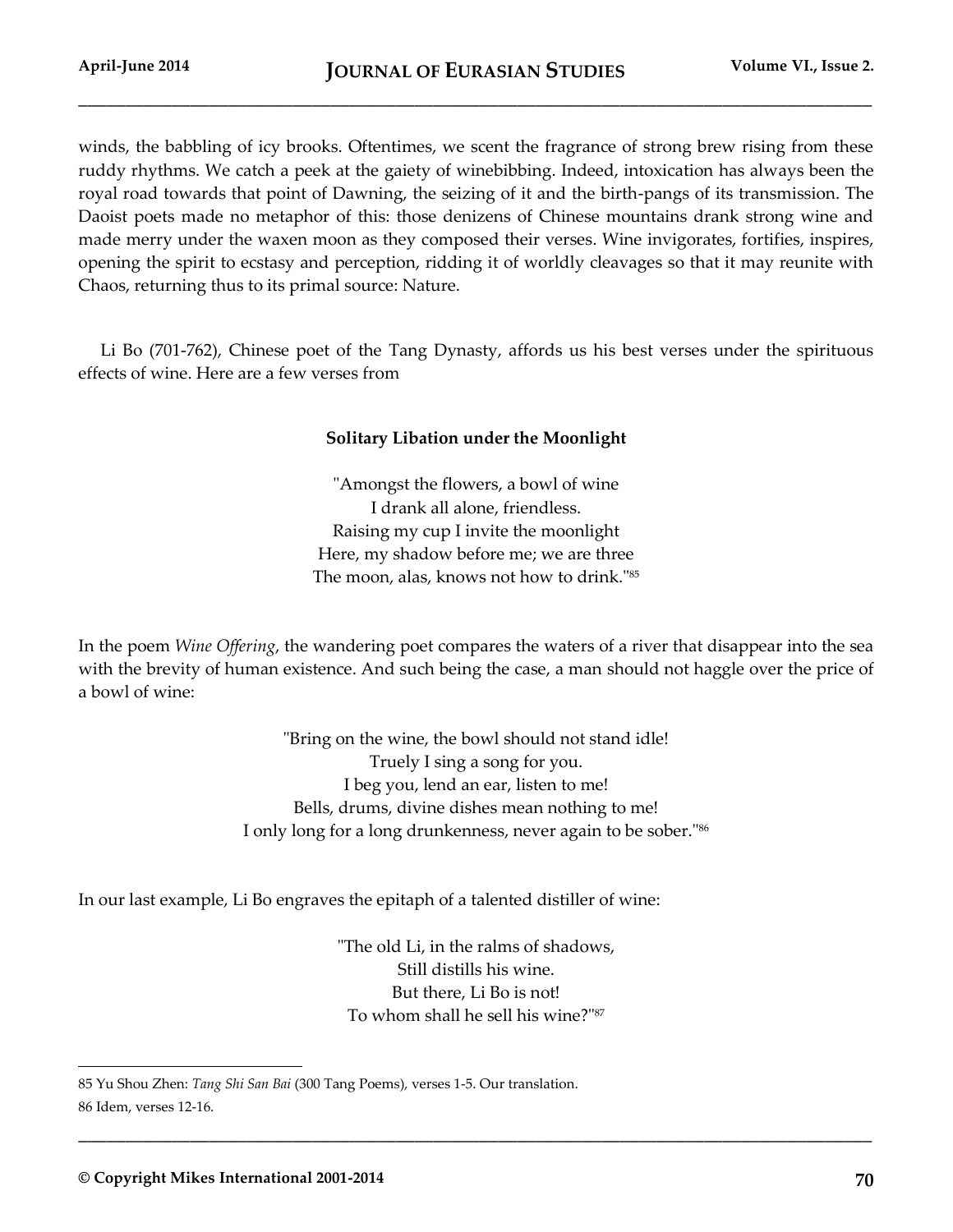Li Bo is not, of course, the sole Chinese poet who drew poetic inspiration from the bountiful Grape. Daoist poetry, akin to Shamanist incantations, chanted or sung, derives much of its inspiration from winebibbing (from dreams and musings, too!).<sup>88</sup>

A powerful ontic-artistic source indeed, the poets of the Dao, atop their mountain recluses, joyfully and drunkenly offered their verses as sacrifices to their ancestors and the Creation whence they were wrought, with perhaps just a nuance of melancholy<sup>89</sup> that always accompanies the wayfarer, solitary or in company, after having glimpsed the images of hieratic realms, and knowing well that their slightest glimpse demands a poetic verve that would entail consuming double the dose of spirits which was required to reach that point of Dawning<sup>90</sup>.

As to F. Nietzsche, in spite of his Dionysus dithyrambs and his drunken songs and dances in *Thus Spoke Zarathustra*, medically speaking, his delicate stomach would have never borne those quantities of brew needed to inspire such inebriating elevation! Be that as it may, Nietzsche's Dionysus represents both that instinctive and lucid creative force which the sage must learn to control and fuse. Zarathustra attained this unique force: did F. Nietzsche?..

# **Wisdom or Folly?**

Wisdom teaches us detachment and perspicacity. Teaches us *nobleness* without holding others in contempt; *power* without overpowering others; *joy* but not at the expense of others. The ancient and modern sages of the Orient taught and still teach us these fundamental values. F. Nietzsche, too. Henri Bergon, speaking of the wise, once said: *"Ils ne demandent rien et pourtant ils obtiennent. Ils n'ont pas besoin d'exhorter, ils n'ont qu'à exister, leur existence est un appel."*<sup>91</sup>

Their existence a call? In Nietzsche's case perhaps a cry of desperation! His early insanity and death upstaged and cruelly cleaved his painstaking pursuit of the wisdom of wisdoms: *bono mortis!* Overcoming malady and isolation, detached as he was from wordly will-o'-the-wisps, the tragedy of Nietzsche's life (if it were at all a tragedy!) does not lie in his insanity, medically explained, but rather in the image of his Other, projected in the Figure of Zarathustra, round and glowing like the Dawning sun.

l

<sup>87</sup> Idem. The poem *Epitaph to a Distiller* counts four verses.

<sup>88</sup> The Persian sage-poets, too, indulged in the Grape Cup when communing with the Creator! Omar Khayyam is one fine example of inebriating communion; let us listen to some vintage quatrains: "Ah, with the Grape my fading Life provide,/ And wash my Body whence the Life has died,/ And in a Windingsheet of Vine-leaf wrapt,/ So bury me by some sweet Garden-side." (LXVII) And "And much as Wine has play'd the Infidel,/ And robb'd me of my Robe of Honour-well,/ I often wonder what the Vintners buy/ One half so precious as the Goods they sell."(LXXI) In *Omar Khayyam*, tranlated by Edward Fitzgerald, Walter Dunne Publisher, 1903.

<sup>89</sup> In Nietzsche's 'Melancholy Song' in *Thus Spoke Zarathustra* the languid, solemn tone of joyful, solitary silence, and the creamy waxen light of the moon rings eerily of Bo's nocturnal musings.

<sup>90</sup> A Daoist legend certifies that Li Bo, under the influence of spirits, drowned in a river when trying to clutch his reflexion in the moonlit waters...

<sup>91</sup> In *Les deux sources de la morale et de la religion*, Paris 1939.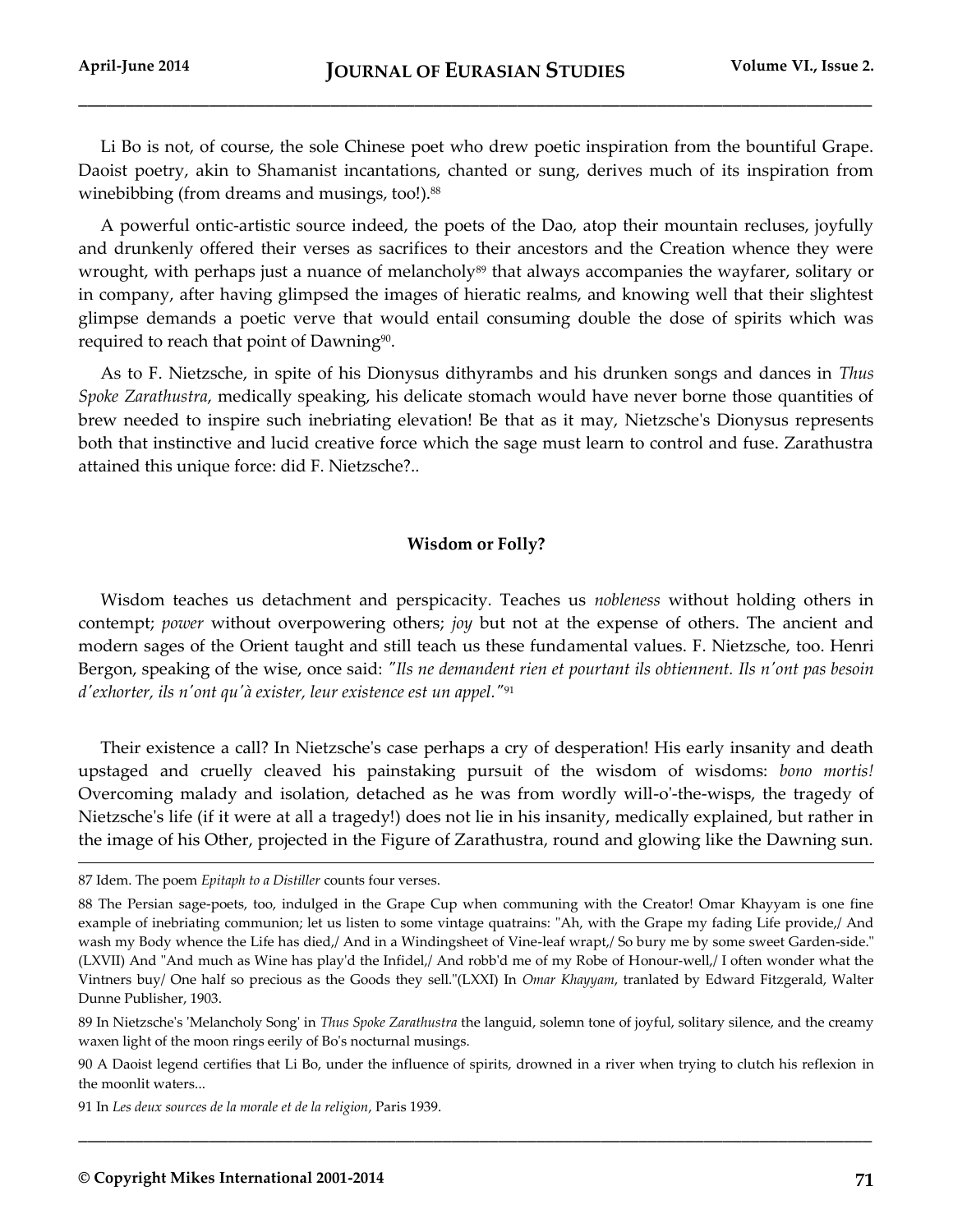A Figure similar to himself, yet pathetically bound to his Self, desperately yearning to exist...in the eyes of his peers. This being said, to the 'real image' of Zarathustra he remained completely attached, completely bound as if the penetration of the Other had necessitated the effacement of the Self. Nietzsche knew that rigorous, daily practice of Self-overcoming constrains the individual to a life of self-exile or forced solitude, and would eventually consume his energy like the wax of the lit candle, he who in fact craved human companionship. Ontological and existential experimenting, consciously and conscientiously practised, ruthlessly pursued, paves dangerous Ways for the wayfarer: possible abandonment and schizophrenia. Does this then imply that Self-overcoming or Accomplishment is reserved for the mad, romantic type, or for the proud, doughty warrior who rebels against society? Or be he the chosen one born and bred within a inherited caste or class?

It is true that Nietzsche's wisdom, like Oriental wisdom, favours individuals. Favours individuals of a given community or nation, free spirits shaped by a culture of confirmed exploits and glorified heroism out of which their force and form have evolved and continue to evolve towards Self-Accomplishment. Nietzsche harbours no pity for the masses, abhors concentrated masses which lack all existential relief because manufactured by the press and opinion, socially bound to survival, instead of life; to oral impulsions instead of reflected gestures; to egoism instead of egotism; to local, self-identity instead of a universal one: the striving Self towards becoming what one IS.

Now the crowding and concentrated masses may deem Nietzsche's (or Oriental) wisdom as valueless, impracticle, useless, condemned to a marginal use at best, at worst an exercise in onanism! To this accusation Maurice Maeterlinck responded wisely: "*C'est grâce à quelques hommes qui paraissent inutiles qu'il y aura toujours un certain nombre d'hommes incontestablement utile*."<sup>92</sup>

It goes without saying that the indefatigable pursuit of wisdom entails strength of character, obliges constant Self-examination as a means of exploring the many possibilities of Being. Requires a daily commerce with Reality, and an aloof indifferenciation to It. Instills the desire to steer one's thoughts away from a manufactured cleavage of Events, and orientate it towards a comprehensive embodiment of Man's Being and Existence on Earth. To be Way-wise suggests neither uselessness nor vanity.

Neither does it promise opulance or happiness; security neither. In refusing to calculate or minimize, wisdom will scorn and condemn fanatism, dogmatism, compromise (diplomatic or political), economic delirium. For it demands of the wayfarer a full existence both within and without his historical moment, placing him thus squarely at the crossroads of Being and Becoming, amongst oscillating and turbulent Movements that he has choosen to wend...

Fulfilling the tasks to come, Nietzsche's -"*in unsichtbarer Thätigkeit'-*, the striving Overmen appear to the majority of mankind as baseless parasites who refuse to cast their ballot or scream revolutionary songs; they are labelled insane, monomaniacs who plot in dark corners; cynical, contemptuous outcasts, dangerous to society. But it is precisely because the sage of the ancient and modern world has always been classed, categorized, labelled or indexed by those who despise unclassed, uncategorized,

**\_\_\_\_\_\_\_\_\_\_\_\_\_\_\_\_\_\_\_\_\_\_\_\_\_\_\_\_\_\_\_\_\_\_\_\_\_\_\_\_\_\_\_\_\_\_\_\_\_\_\_\_\_\_\_\_\_\_\_\_\_\_\_\_\_\_\_\_\_\_\_\_\_\_\_\_\_\_\_\_\_\_\_\_\_**

<sup>92</sup> In La Sagesse et la Destinée.